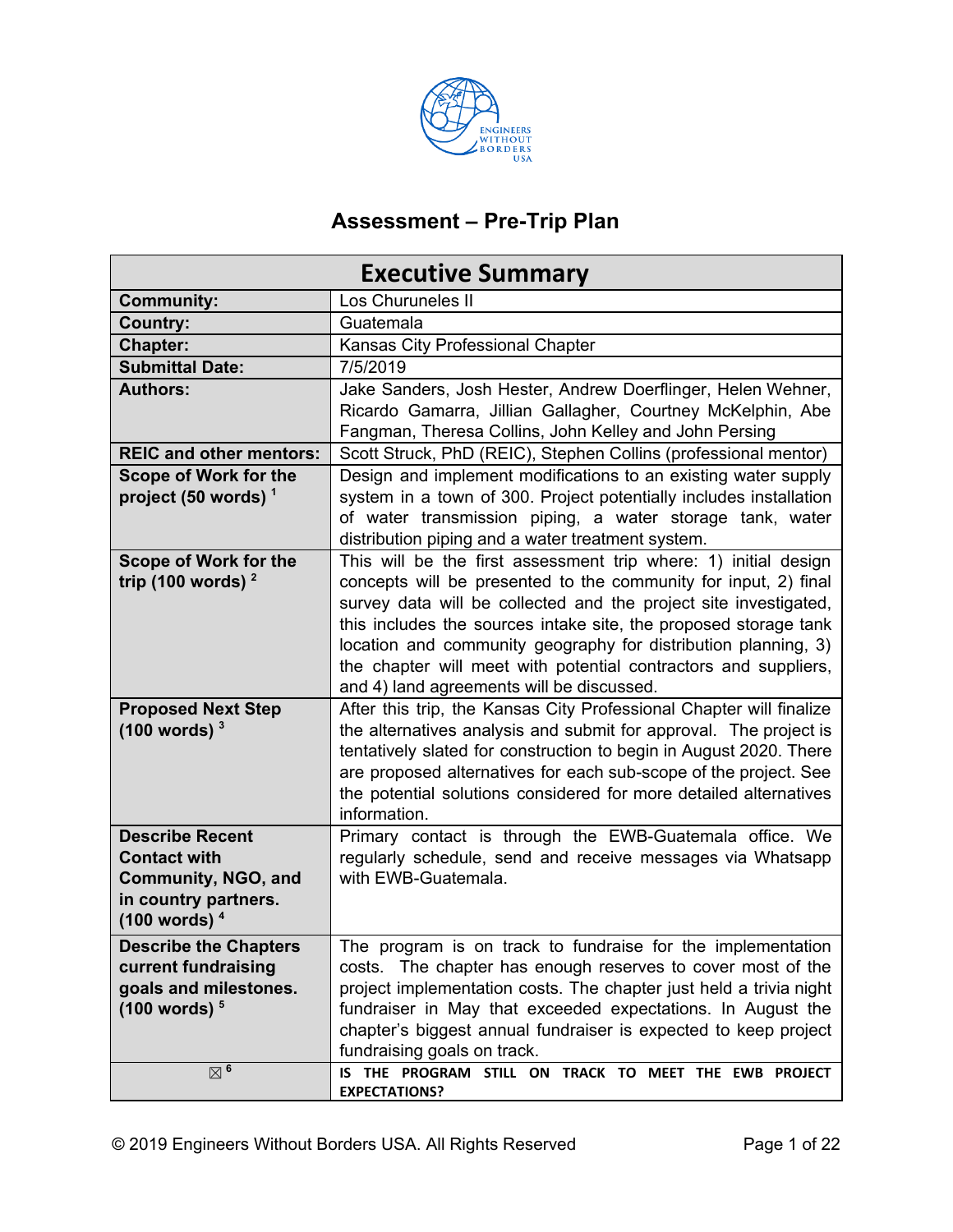|                                                  |                                     | <b>Project Timeline 1</b>  |                                                                                                                 |
|--------------------------------------------------|-------------------------------------|----------------------------|-----------------------------------------------------------------------------------------------------------------|
| <b>Major Milestone</b>                           | <b>Previous</b><br>Date $3$         | <b>Current</b><br>Date $3$ | <b>Description</b>                                                                                              |
| <b>Program Adoption Date</b>                     | 2/26/2019                           |                            |                                                                                                                 |
| <b>Project Approval Date</b>                     | 5/2/2019                            |                            |                                                                                                                 |
| <b>Planned Assessment Trip</b><br><b>Planned</b> | <b>Not</b><br>Previously<br>Planned | 8/17/2019                  | Trip to complete data collection<br>and to form relationships with<br>community, contractors, and<br>suppliers. |
| Implementation<br>Trip                           | <b>Not</b><br>Previously<br>Planned | 8/15/2020                  | Trip to construct water supply<br>infrastructure                                                                |
| <b>Planned M&amp;E Trip</b>                      | Not<br>Previously<br>Planned        | 2/13/2021                  | Trip to monitor the system<br>performance and conduct minor<br>repairs.                                         |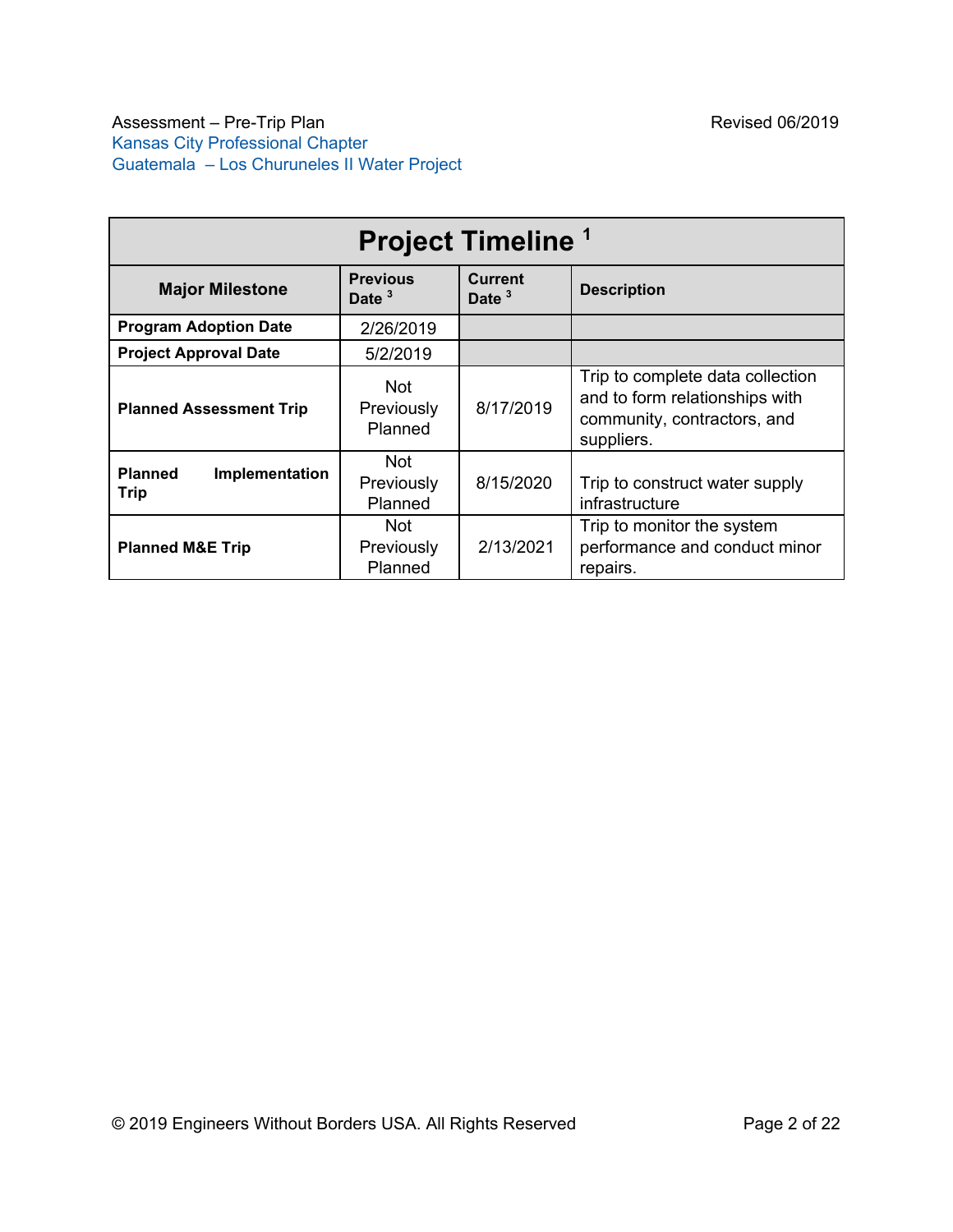# **Table of Contents**

| <b>Project Description</b>                                | 5              |
|-----------------------------------------------------------|----------------|
| Project Background and History                            | 5              |
| <b>Project Context</b>                                    | 5              |
| <b>Project Goals and Objective</b>                        | 5              |
| Scope of Work                                             | 6              |
| <b>Potential Solutions Considered</b>                     | $\overline{7}$ |
| Project Team                                              | 9              |
| <b>Community Partners</b>                                 | 9              |
| Reference Projects (Conducted by EWB-USA)                 | 10             |
| <b>Assessment Activities</b>                              | 11             |
| <b>Partnership Formation</b>                              | 11             |
| <b>Community Members</b>                                  | 11             |
| <b>CBO Leaders</b>                                        | 11             |
| <b>Local Government</b>                                   | 12             |
| Contractors                                               | 12             |
| Suppliers                                                 | 12             |
| <b>Project Feasibility</b>                                | 12             |
| <b>Detailed Technical Data Collection</b>                 | 13             |
| <b>General Data Collection</b>                            | 13             |
| Survey and Geospatial Data Collection (Piping)            | 13             |
| Data Collection for Option 1: Water Sampling              | 13             |
| Data Collected for Option 2: Health Survey                | 16             |
| Data Collected for Option 3: Source Survey                | 16             |
| <b>Climate Change Data Collection</b>                     | 17             |
| <b>Climate Change Questions:</b>                          | 17             |
| <b>Schedule</b>                                           | 17             |
| Schedule overview                                         | 17             |
| <b>Go/No Go Decision</b>                                  | 18             |
| Other Factors Contributing or Hindering Development       | 19             |
| <b>Baseline Monitoring Data Collection</b>                | 20             |
| <b>Baseline Data</b>                                      | 20             |
| <b>Beneficiary Analysis</b>                               | 20             |
| © 2019 Engineers Without Borders USA. All Rights Reserved | Page 3 of 22   |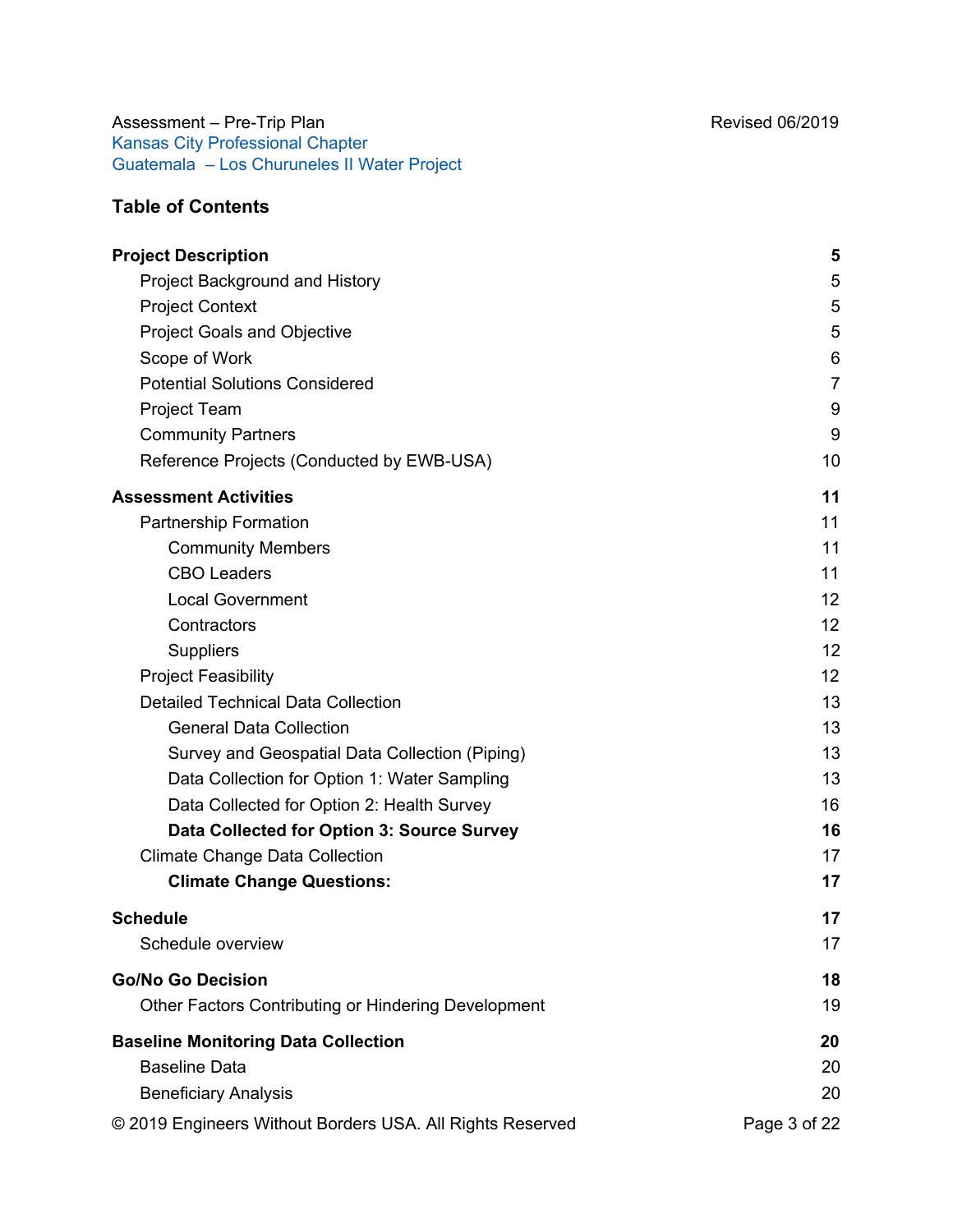| <b>List of Attachments</b>                                       | 20 |
|------------------------------------------------------------------|----|
| Attachment A: Drawing Package                                    | 20 |
| Attachment B: Data from Previous Assessment trip (if Applicable) | 20 |
| Attachment C: Partnership Agreement                              | 20 |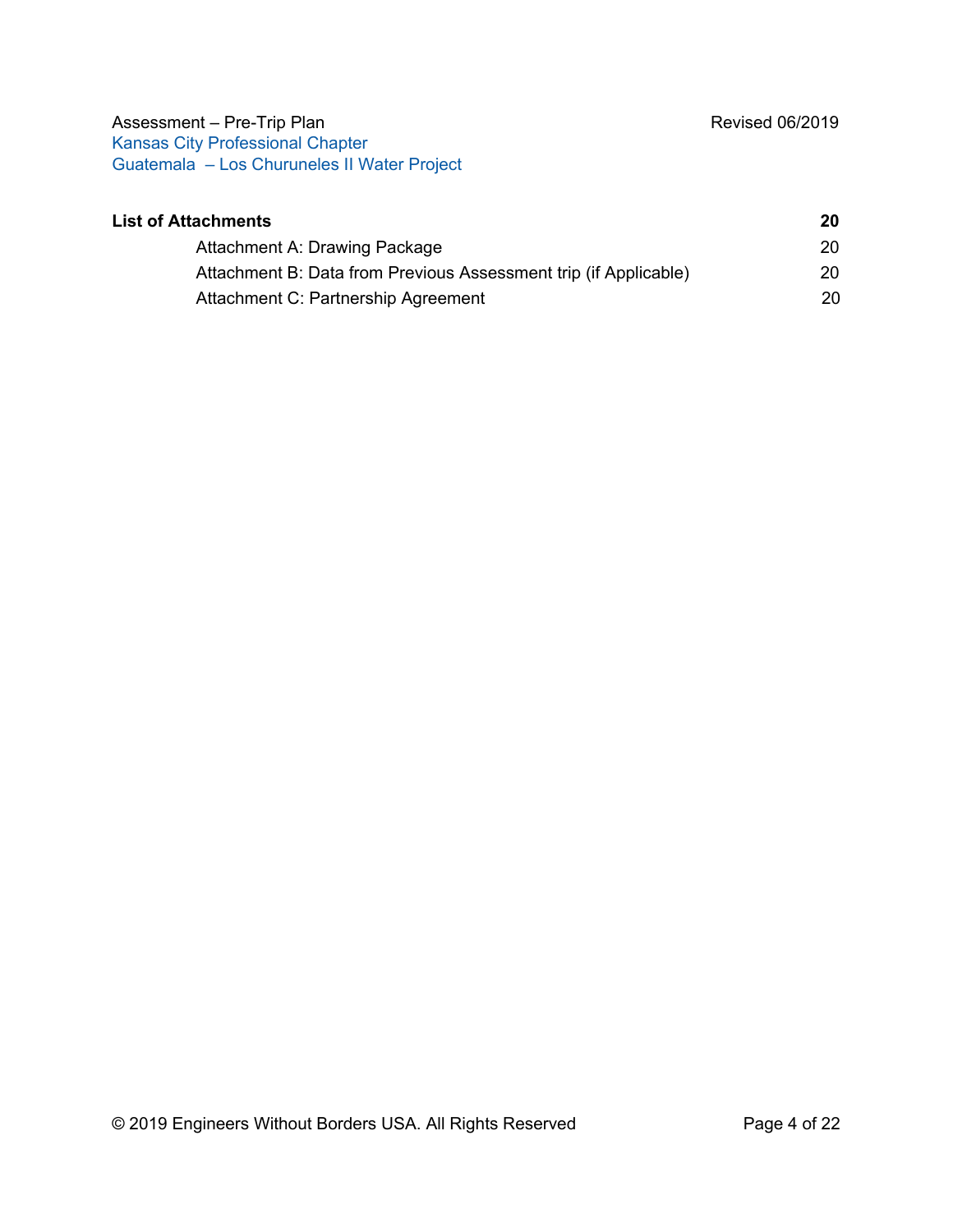# <span id="page-4-1"></span><span id="page-4-0"></span>**1.0 Project Description**

## **1.1 Project Background and History**

The program in Guatemala was opened in early 2019. The first project in Los Churuneles II kicked off in the second quarter of 2019, and the project team will travel to the community in August 2019 for the first assessment trip. Since the inception of this project, partnerships have been formed with the EWB-Guatemala office and its constituents. During the assessment trip the team will work to form relationships with the leaders of Los Churuneles II and its community organizations including the Community Development Council, COCODE.

# <span id="page-4-2"></span>**1.2 Project Context**

Los Churuneles II is a small, conservative, and rural community in southwestern Guatemala with a population of approximately 300 people. Traditionally, men are involved in agriculture farming of corn and beans, and women weave and make clothes. However, need for and training in skilled labor in surrounding towns is a growing demographic and some people leave the community to work elsewhere. The community has a significant need to overhaul and replace the current water system for it's failure to meet the demands of the people. The existing water infrastructure is supplied solely by the local spring through a series of limited distribution channels, which are estimated to be 25 years old. The spring box supplies water to two other local communities, which may contribute to the water shortage in the Los Churuneles II community. The 75% of the community that is connected to the distribution network receives spring water at 9.5 gpm.

It is the goal of the Kansas City Professional Chapter to support this community with its immediate water storage, distribution, and treatment needs. Specifically, the project team will assess the benefits and community desire for a new storage tank on the purchased land along with an improved distribution system. Through a new piping network, storage tank, and treatment system, potable water may be supplied to the community to meet domestic needs.

#### <span id="page-4-3"></span>**1.3 Project Goals and Objective**

The trip objectives include the following:

1. Establish communication between the community, partners, and EWB.

2. Learn more about the community through questionnaires and interviews.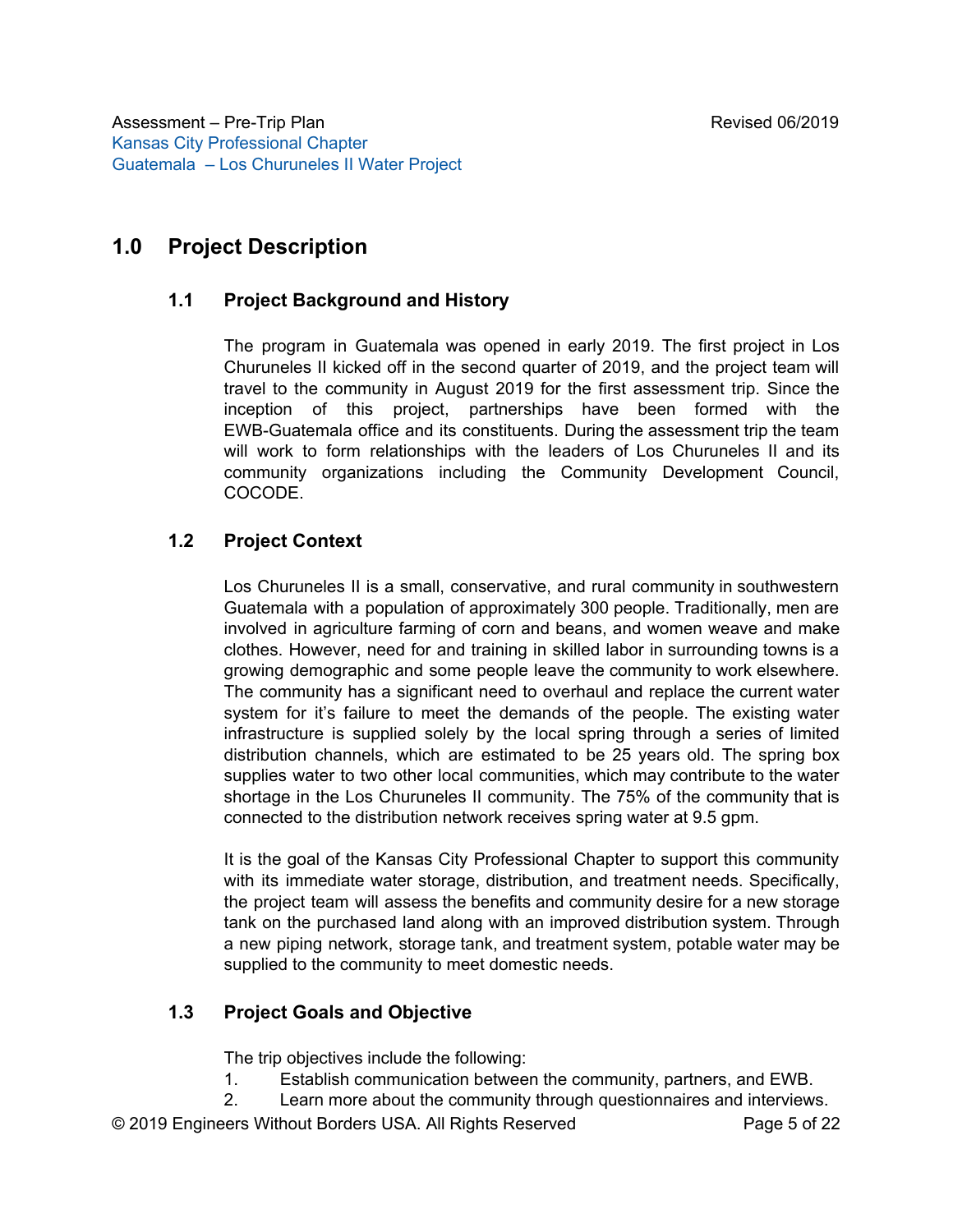3. Establish if a water quality testing program is necessary and feasible.

4. Investigate and gather data on the existing water and electric infrastructure.

5. Determine modifications needed and scope of project.

The primary goal of this trip across all disciplines is to establish a partnership and open lines of communication between all project stakeholders including the community, NGOs, EWB-Guatemala office, and the EWB-KC chapter. Introductions will take place during the first days that the team is in the country and a concluding meeting will take place towards the end of the assessment trip. During these meetings EWB-KC will help to determine everyone's roles and responsibilities. Regular communication will be established at an agreed upon interval.

Interviews and questionnaires will be used to gain more insight into the day-to-day lives of community members and the history of the region. The proposed questionnaire is attached to this document. All responses will be documented.

Ideally, the community should have access to a water source that is both plentiful and high quality. The project team will investigate the necessity and feasibility of a water quality testing program. The goal of such a program would be to regularly monitor the quality of the community's water source in order to track fluctuations across time. The relevant water quality tests and preliminary information gathered by the EWB-Guatemala office is outlined in Section 2.3.3.

A multi-disciplinary approach to the infrastructure assessment will be done as described in the following sections. This assessment will help to determine recommendations and define the scope of any modifications done as a part of this project during the implementation phase.

# <span id="page-5-0"></span>**1.4 Scope of Work**

The central focus of the scope of work is to provide the community with more reliable access to water. At this time, approximately 75% of the homes in the community are connected to the existing water system. The existing system consists of a spring catchment box and distribution piping from the box directly to the homes. The community is marked by large differences in elevation, and this existing system design creates inconsistencies in water supply. Specifically, homes at higher elevations suffer from extreme lack of water and have reported that they often only have water between midnight and 3 am.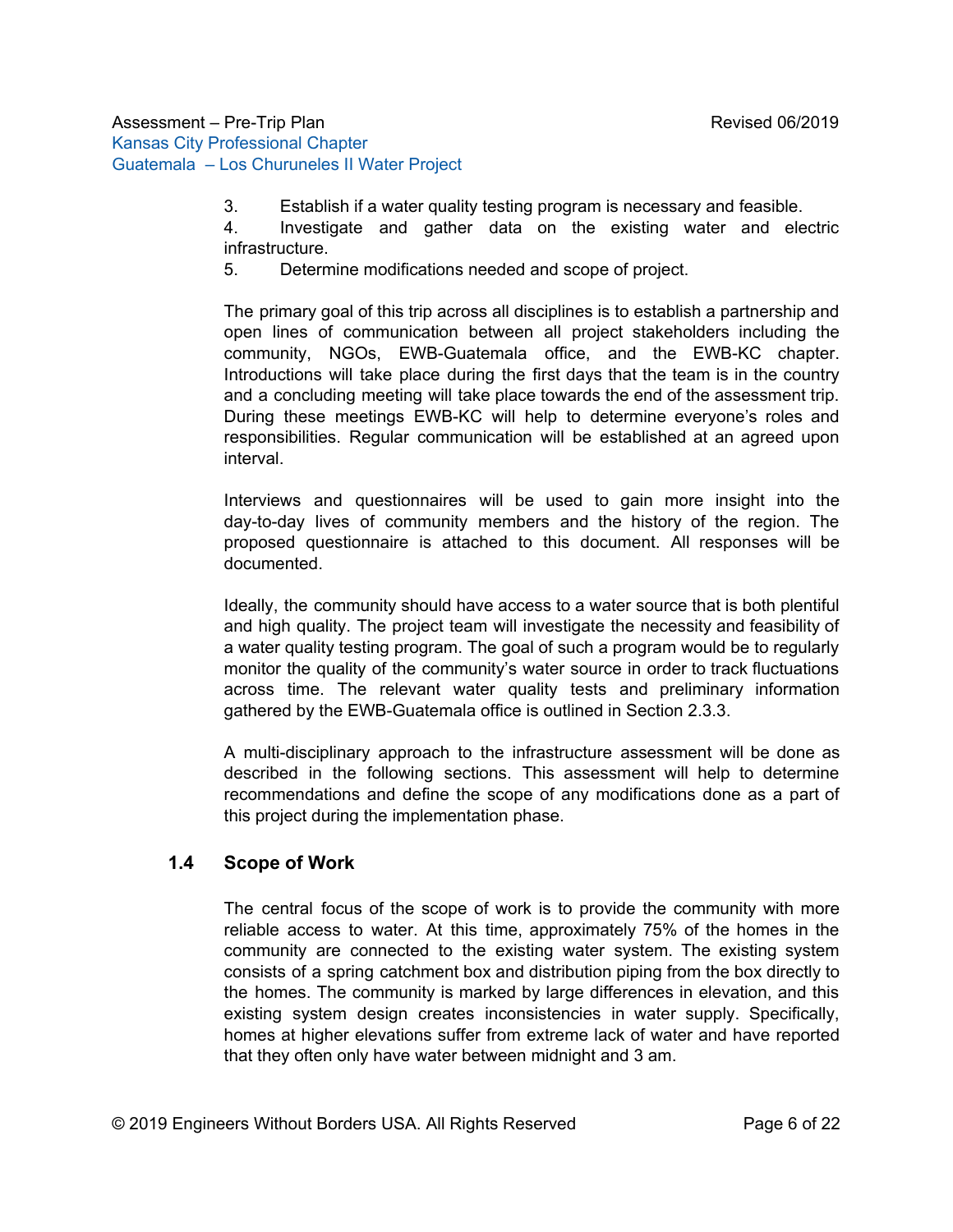A preliminary design was developed for a new system by Agua para La Salud in 2018 at the village's request. This information was shared with the KC Professional Chapter by EWB-Guatemala who subsequently sent the design drawings to the team for reference. This proposed design consists of a conduction line, water storage tank, chlorination system, and distribution network with meters. This new system would rely on the same spring box source for water supply. The flow at the water source has been measured 0.6 liters/second. If the Guatemalan government standard of 80-120 liters per person per day is followed, this would provide enough water for approximately 500 people. The approximate cost of the proposed system was determined to be \$35,000.

This preliminary design encompassed the different scopes of work for the project. These scopes can be best defined as Source, Transmission, Storage, and Treatment. The source, or springbox, is necessary for collection of water while the transmission system (water distribution piping) allows water to flow from the spring box to the homes of the community. The storage system would consist primarily of a water storage tank. The final portion of scope may include a treatment system in order to provide water that can be safely consumed by the community. All four portions of scope will need to be executed thoroughly in order to provide the community with the improved water supply that they need.

### <span id="page-6-0"></span>**1.5 Potential Solutions Considered**

To achieve community goals, this project requires a multifaceted approach and, as such, the project team will need to consider multiple potential solutions for each task of the project. Each task follows with its own potential solutions.

- Viability of the current source.
	- Through two preliminary assessments the team was able to conclude that the flow at the sources is likely adequate for the community's needs. The main question is this: Once a fully functioning system is implemented, how will that affect the other end users of this water source?
	- The primary option would be to use the current source as the water supply.
	- The secondary option would be to work with the community to identify other potential water sources. An alternate source would have to be close to the community and be able to supply water to the community through a gravity fed system.
- Transmission
	- After further investigation on May 15, 2019 it was determined that the flow rate at the source and the flow rate at a collection tank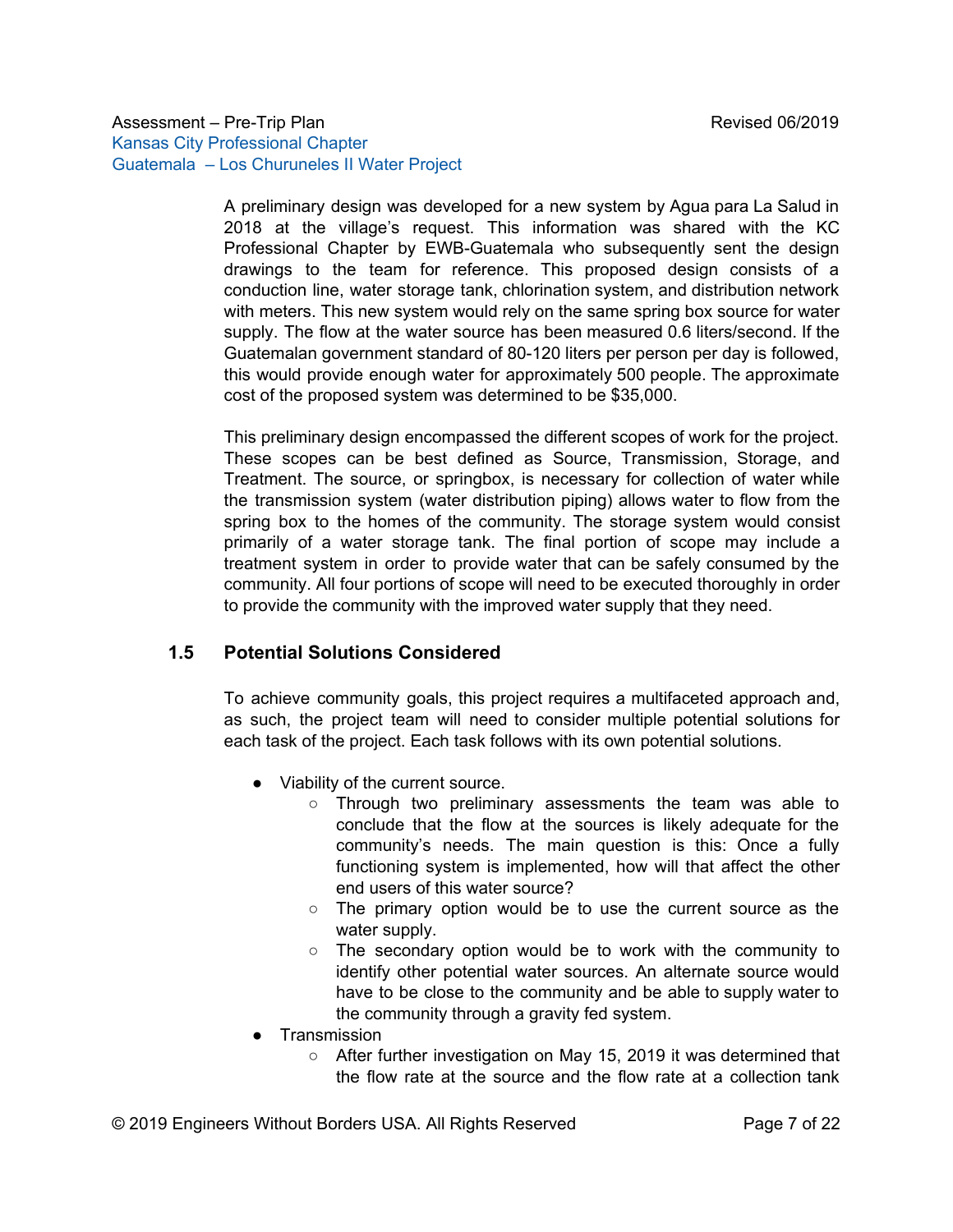downstream were nearly identical. This indicates that the transmission piping is likely functioning correctly.

- The primary option would be to reuse all of the existing transmission piping.
- An alternative would be to salvage sections of the existing transmission piping and replace sections if it is found that there are deficiencies in the piping.
- An alternative would be to replace the entire transmission piping system if it is deemed that a new pipeline is the only solution that will provide a life cycle of 20+ years. However, if the community is invested in the idea of a new transmission line, this might be the best solution.
- Storage
	- The current function of Tank 2 is unknown, but we expect, due to its limited size, it will not have the capacity to function as the community storage tank. We will confirm this theory and evaluate storage needs and alternatives during the assessment trip. Two potential solutions to the lack of sufficient water storage include:
	- Concrete pad with HDPE tank
		- This solution is the easiest to construct and cheaper. However, storage capacity will be limited to the largest locally available tank. With a plastic tank earthquakes are not an issue. If the concrete pad is damaged by such an event, it would be easier and cheaper to repair than repairing a concrete tank.
	- Concrete tank
		- This solution is more difficult to construct and more expensive. However, this tank should last longer than its plastic counterpart and be sturdier in the long term. Earthquakes could be an issue for this tank construction method.
- **Treatment** 
	- Water quality results from tests taken on May 15, 2019 show that E. Coli and other contaminants are present in the water source. The team will conduct a second round of water quality tests during the assessment trip to confirm the first round of tests.
	- After this second set of tests are conducted, the type of water treatment will be carefully considered and identified to best suit the community's needs.
	- Chlorination
		- This is a popular form of water treatment. There are different ways to implement this treatment method whether it is at the system level or a point-of-use method.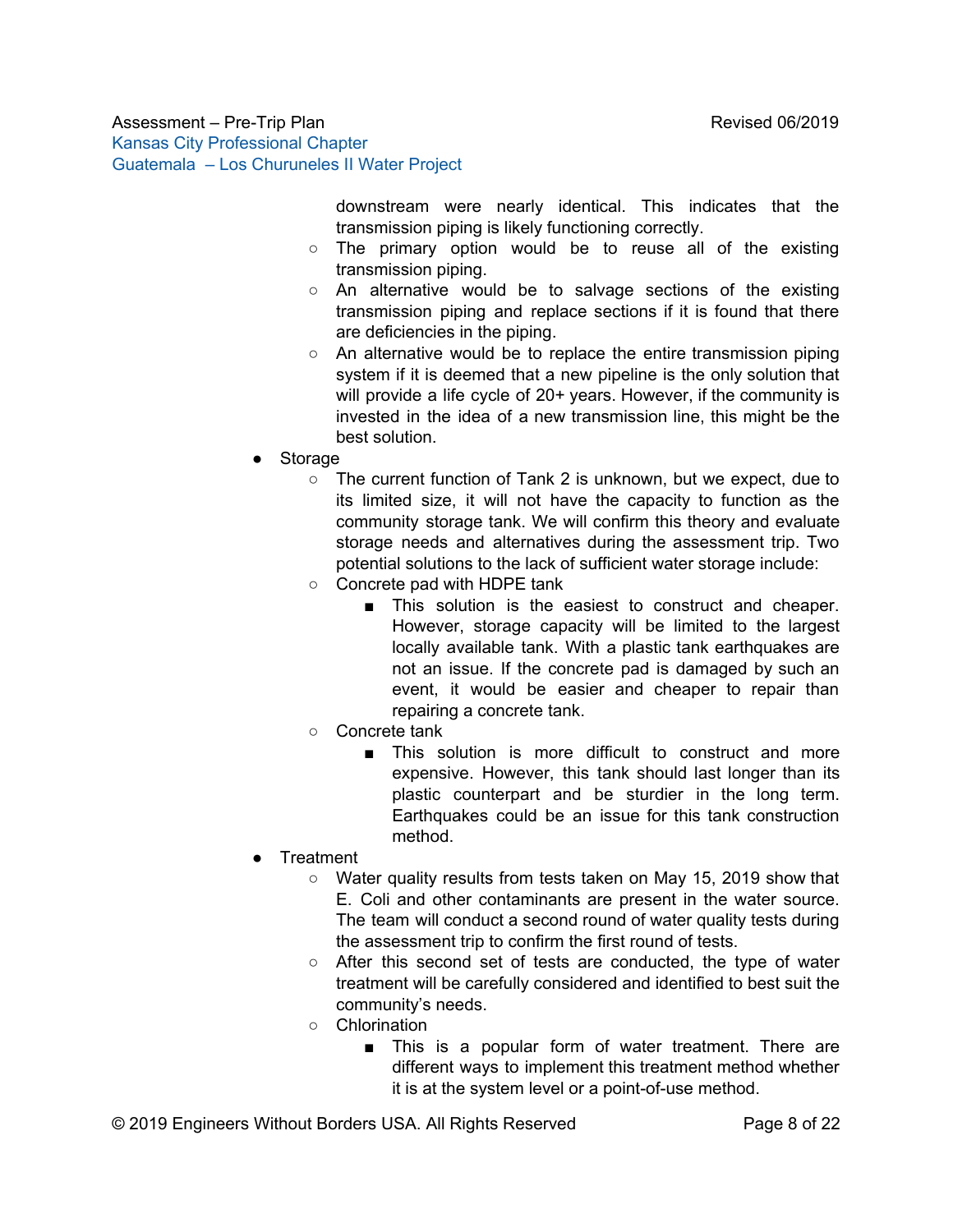- Consideration must be taken to how the community members perceive chlorine as a viable treatment method.
- Combination carbon and sand filter
	- A carbon/sand filter might not suffice in eliminating all of the contaminants found during the water quality tests. This needs to be verified post-assessment trip.
	- However, a carbon/sand filter could still be used as a secondary treatment method.
- UV treatment (requires electricity and may not have the available materials for replacement locally)
	- This treatment method could prove to be a good solution given the availability of replacement materials, community understanding of how to maintain the system, and readily available electricity to power UV lights.
- Distribution
	- To understand and develop realistic solutions to the current problems with the distribution system, the team will need to gather more data.
		- One potential solution could include zoning the community to mitigate pressure and flow shortages for houses at the end of the distribution line.
		- Another solution could be to simply remove and replace the current distribution piping. This approach assumes that the problems within the system are related to old or improperly installed piping as opposed to poor system design.
		- The design of this system will be more thoroughly analyzed in the alternatives analysis.

# <span id="page-8-0"></span>**1.6 Project Team**

The Responsible Engineer In Charge is Scott Struck. The professional mentor is Stephen Collins. The internal reviewers are Adam Byrnes and Audrey Freiberger of the Kansas City Professional chapter. The Project Lead is Jake Sanders and the Director of Projects is John Kelley. These are the team leaders who are collaborating with many other engineers and volunteers with the EWB-KC chapter to see this project through a successful implementation. Each of the team leaders have resumes on their respective Volunteer Village member profile.

# <span id="page-8-1"></span>**1.7 Community Partners**

The Community Development Council COCODE is the official organization legally recognized by the municipality of Sololá and the state and will be serving as the CBO for this project. The board of directors of this organization is elected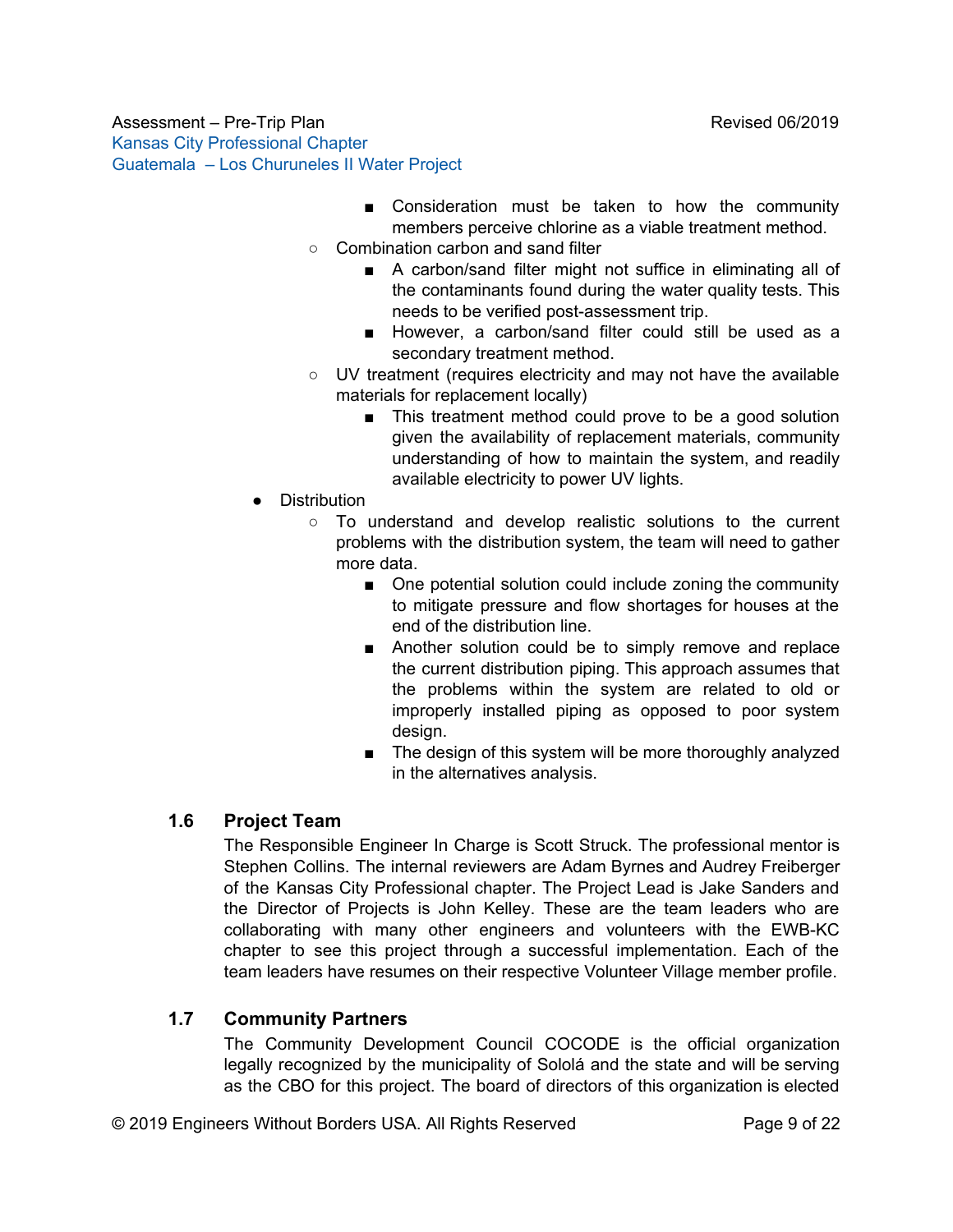every four years, and the current board of nine members was elected 6 months ago to address the need of improved potable water system in the community. The COCODE board of directors are elected for four year terms by community members through a voting process that includes every person. Once they are elected, they need to be legalized by the municipality. Once they have the municipality's recognition, they begin their community mandate. The community is represented through COCODE and everyone is the community is able to share their opinions and ideas. COCODE in conjunction with the community will have the ultimate decision authority for this project. The COCODE will work with the municipality, EWB-KC, and EWB-Guatemala to provide unskilled labor during the project implementation and will be responsible for maintenance, operation of the system, and planning the implementation of collection fees for the drinking water once the service gets established. COCODE will also coordinate all the logistics for the community's contribution to the project.

The Non-Governmental Organization (NGO) our chapter will be working with for this project is the Engineers Without Borders Guatemala office. Their primary function will be to facilitate the in-country aspects of the project as well as help and advise our chapter for critical project decisions. The deputy director, Waleska Crowe, is the primary contact from EWB for the Municipality of Sololá and the COCODE of Los Churuneles II.

The local government partner is the Municipality of Sololá. The municipality will provide 25% of the cost for materials. They are also open to help the community with any paperwork that they need to complete to get the construction permissions. When the construction is completed, the municipality will be able to provide assistance if the community needs it.

#### <span id="page-9-0"></span>**1.8 Reference Projects (Conducted by EWB-USA)**

The Kansas State University project in El Amate, Guatemala had lessons learned to share that will be beneficial to the Churunalles II project team. The EWB-KSU project team highlighted the advantage of having local EWB offices in Guatemala and encouraged leveraging that connection. For example, they utilized a bus/taxi service and the EWB truck while traveling. They also mentioned using the accommodations recommended by the EWB office in Guatemala. Kristen Jones of the EWB-KSU travel team reflected on their engineering design and lessons learned by stating "we probably should have gone with our gut and the design that is most common in the area. We had all our calculations and drawings finished for a traditional septic tank and leach field but ended up changing everything about a week before the report was due to incorporate plastic septic tanks instead. About a year after the project was completed, only 2/3 latrines are working, and there were many complications during construction. I think this may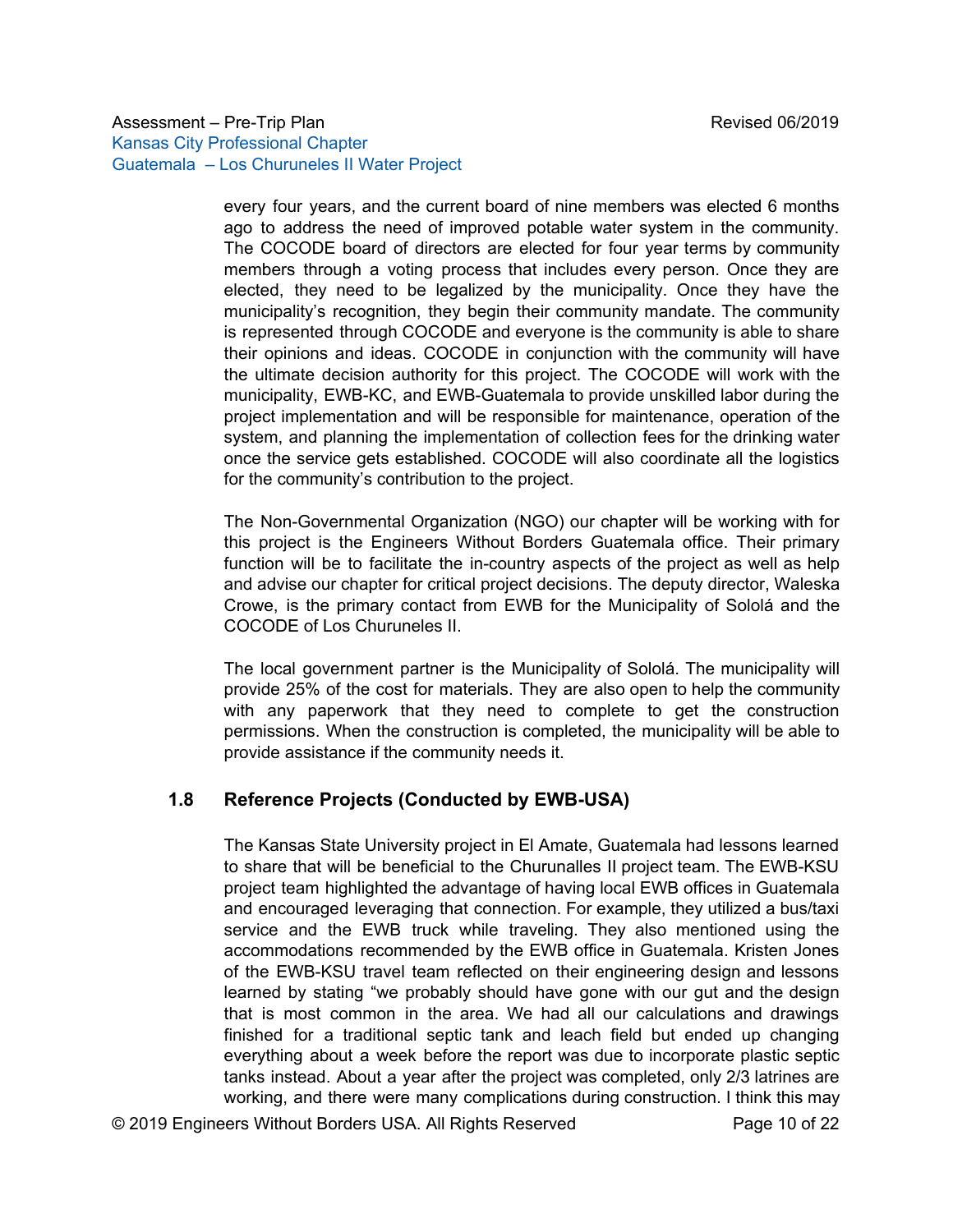have been avoided if we went with a more traditional or naturalistic design." Taking this lesson learned, the EWB-KC chapter will be calculating before making last minute changes that could make or break the outcome of the project. Kristen also mentioned the challenge of communicating with in-country partners and recommended using WhatsApp group messages and an efficient way to communicate. EWB-KC will look into contacting our in-country partners using WhatsApp.

The EWB-KC Churuneles II project team was in communication with Macy Scott of the University of Colorado at Boulder chapter of EWB about their ongoing water system project in Caserio Totolya, Guatemala. Macy's biggest advice was to allot more time than is thought necessary for every activity and task. The goal of the Caserio Totolya project is very similar to the goal of the Churuneles II project. Both are water distribution projects with the water originating at a spring that is shared by multiple communities. As both communities are located in similar regions of Guatemala, both also contend with a dry season that limits the amount of water the communities receive for parts of the year. EWB-CU provided three options in their Alternative Analysis for the materials of pipe for the conduction line replacement: PVC, HDPE, and galvanized steel. The Caserio Totolya project has compared the three options and is moving forward with design using a HDPE conduction line. Implementation will occur in the summer of 2019.

Max Schmiege of the Wisconsin Professional Chapter was able to provide some insight into working in Guatemala. "I have worked on projects in Guatemala for 15+ years, mainly bridges and water systems. I would suggest using the various resources regarding water system design that EWB has available on its website. Plan plenty of time into your schedule to communicate and coordinate with the local EWB contacts and specific community leaders. Think simple as much as possible in terms of design."

Based on the information gathered from other project teams with similar projects in similar regions of Guatemala, the Churuneles II project team will make every effort to utilize all resources available when it comes to communication with the EWB team in Guatemala and the community itself. More time will also be accounted for in the schedule to ensure that all necessary information is able to be collected during the trip to the community.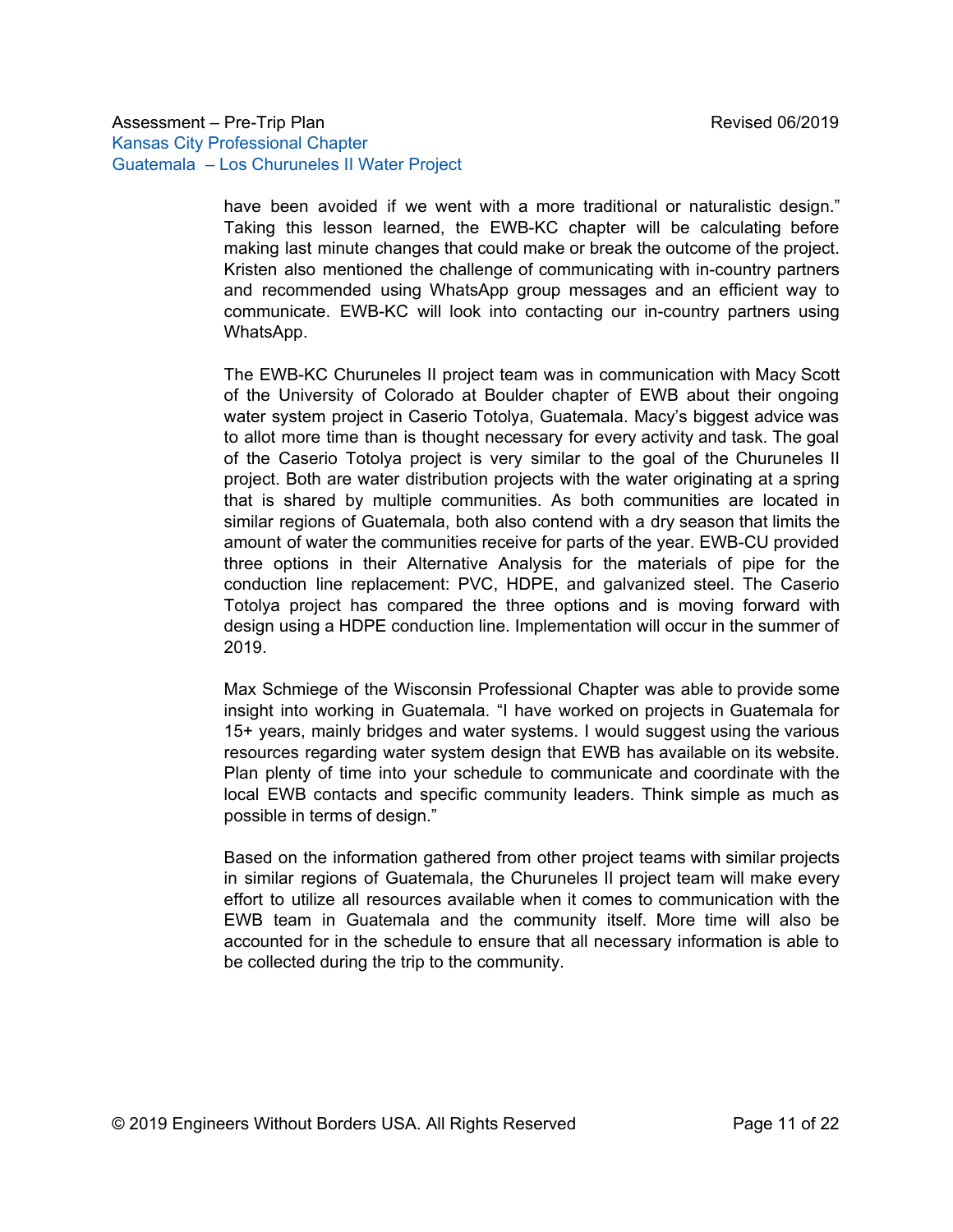# <span id="page-11-2"></span><span id="page-11-1"></span><span id="page-11-0"></span>**2.0 Assessment Activities**

#### **2.1 Partnership Formation**

#### 2.1.1 Community Members

Our chapter will form a strong partnership with community members by establishing a level of respect and trust between the community and our chapter. We will take the time to meet with each household throughout the week to get their thoughts on the problems with the current water system and talk through the solution they envision. This will help to ensure that all community members have a voice in the decision making process. The project team wants to execute the project while respecting the communities' opinions. By doing this, the team hopes to help motivate them to carry out a continuous operation and maintenance process on the system. The goal will be to come to a mutual understanding of both the problem and the solution. The team will also make sure each party has a clear understanding of their responsibilities and expectations during the project implementation.

#### <span id="page-11-3"></span>2.1.2 CBO Leaders

Our chapter will organize a formal meeting with the relevant leaders of COCODE at the beginning of the trip to discuss the project team's current standing. We intend for this to be an open discussion to gather any project details that could have been lost in translation between the community and the EWB Guatemala office. COCODE's opinion on the project will provide valuable perspective on what metrics should be used to quantify project success. A secondary benefit of this meeting will be to obtain on any new developments in the community since the EWB Guatemala office last communicated with them. Our chapter will also set-up a meeting with COCODE leaders for the end of the implementation trip to recap all that was accomplished and what the plan is going forward with the project.

#### <span id="page-11-4"></span>2.1.3 Local Government

During this implementation trip our chapter will discuss potential local government contacts with EWB Guatemala, COCODE, and the community. There are not currently any plans for formal meetings, but at a minimum the team would like to gather a few names and contact information for people within the local government. Having the contact information of local officials who may be willing to work with us throughout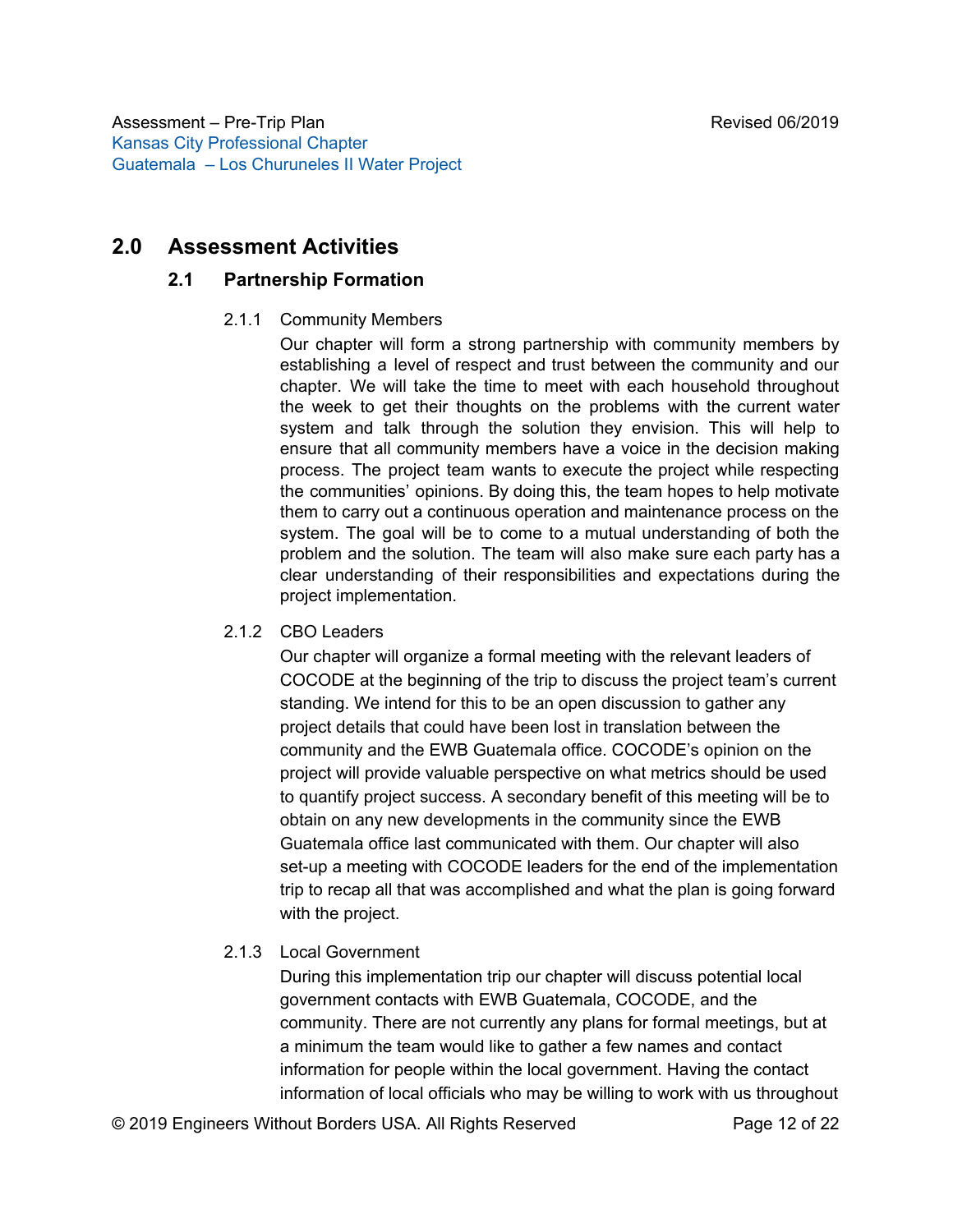the duration of the project could potentially provide value in the run-up to the implementation of the project. If there is an opportunity and time permits to meet with local government officials, we will send a small group to discuss our intentions with this project and establish a partnership.

#### <span id="page-12-0"></span>2.1.4 Contractors

During the trip, the team will attempt to establish relationships with a local contractors that may be able to help with the implementation phase of the project. By establishing these contacts, the team hopes to have resources for both material sourcing and skilled labor that may not otherwise be available. The team's current plan is to investigate the construction of the existing spring box to find out if a local contractor carried out the work. If it was constructed by a local contractor that is still available to the team, that contact could be invaluable to the project.

#### <span id="page-12-1"></span>2.1.5 Suppliers

Our plan is to be proactive by doing research on possible suppliers in the area so that we have a list of suppliers to visit. During the day we are in Sololá before going to the community, we will visit the suppliers on our list to get an idea of pricing, availability, and willingness to work with our chapter. If we aren't successful that first day, we will find opportunities to continue our search in Sololá or the surrounding areas on the back end of the assessment trip.

#### <span id="page-12-2"></span>**2.2 Project Feasibility**

In order to develop an understanding of the feasibility of the project, the project team will need to evaluate the quality of the water source and the topography of the region for the water conduction line. The execution of a successful project will hinge on the ability of the source and distribution system to support the water supply needs of the entire community, and a thorough understanding of the balance between supply and demand will need to be developed.

The project team will gather the relevant information outlined in the Water Supply scoping worksheet for spring water sources and gravity pipelines. This information includes rainy season flow capacity, dry season flow capacity, water quality information, total elevation change, length of piping required, number of aerial crossings, right of way negotiation, and ownership documentation.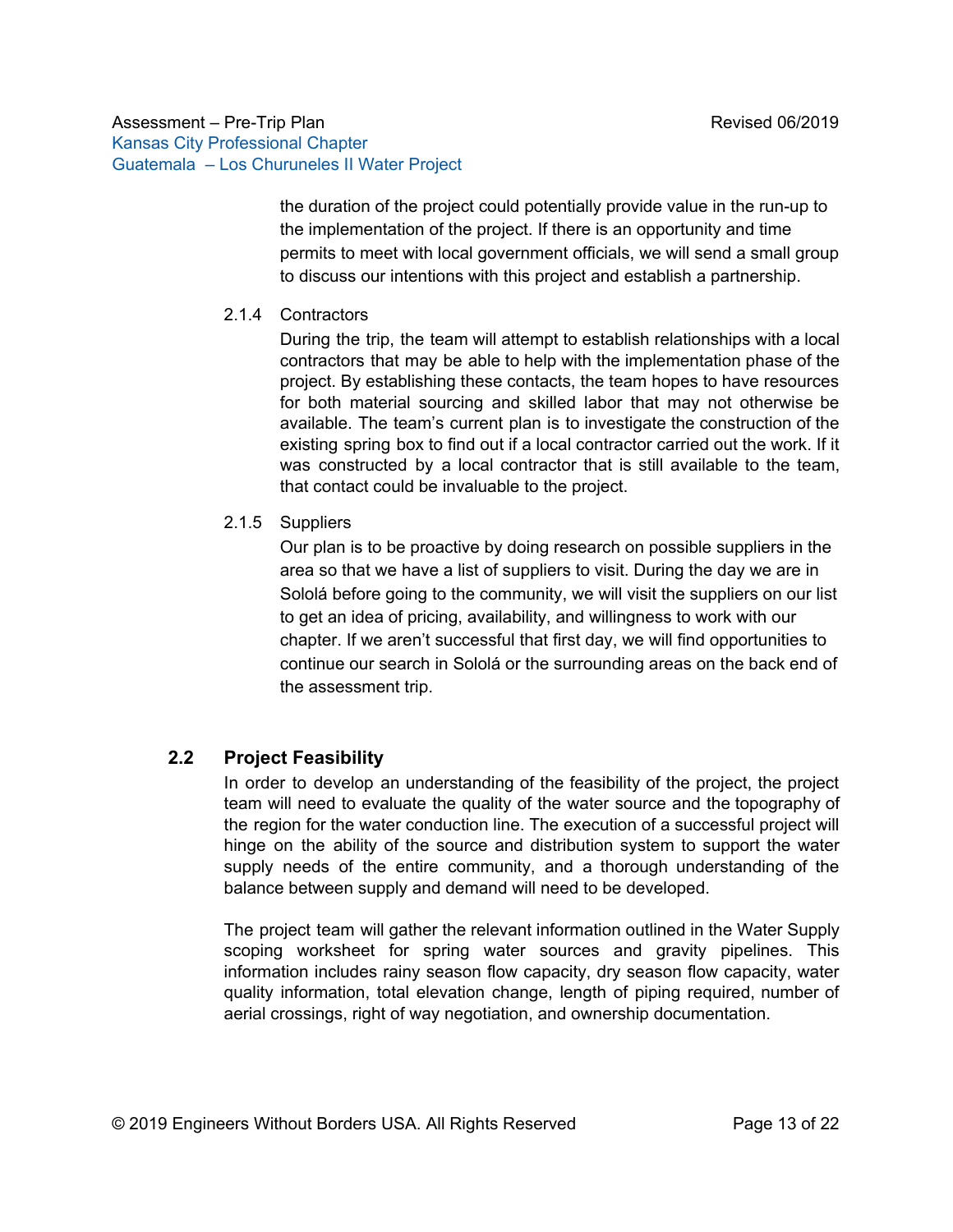### <span id="page-13-1"></span><span id="page-13-0"></span>**2.3 Detailed Technical Data Collection**

2.3.1 General Data Collection

Technical data collection for the project will focus on two key elements of the project - water supply and water storage systems. This focus includes both existing and proposed systems, as well as the flow rate of water at the existing spring box. The key pieces of information that must be obtained while on the assessment trip are survey data for the pipe routing, water quality testing, and volumetric flow of water available to the community.

#### <span id="page-13-2"></span>2.3.2 Survey and Geospatial Data Collection (Piping)

During the assessment trip, the EWB-KC team will collect geospatial data (coordinates and elevation) of relevant features using a calibrated GPS. Relevant features include the spring boxes, valves, existing water tanks, the parcel for proposed water tank, existing and proposed pipeline alignments, locations where the existing pipeline is exposed, road crossings, stream crossings and drastic changes in elevation. Data of the houses and buildings already connected to the pipe network and the ones that will be connected in the future (56 houses out of 75 already have service) will be collected in coordination and with the permission of the residents. The EWB-KC team will also check if local sources of detailed topography and hydrography exist.

The data collected will be used to confirm and supplement the information provided by the EWB Guatemala office. The data will also be used to evaluate the preliminary design of the proposed water distribution system that was provided to EWB-KC when the project was assigned to the chapter.

#### <span id="page-13-3"></span>2.3.3 Data Collection for Need #1: Water Sampling

EWB-KC will perform water quality testing on site. Initial water sampling will be conducted at the community and the community's water source. After the assessment, the Los Churuneles II project team will determine if a regular water quality testing program is necessary. If a water quality testing program is needed, we will work with EWB-Guatemala to establish a regular program.

A preliminary list of water quality tests include pH, alkalinity, hardness, free and total chlorine, nitrite and nitrate, dissolved oxygen, fecal coliform, E. coli, aerobic bacteria, and total dissolved solids. Descriptions of these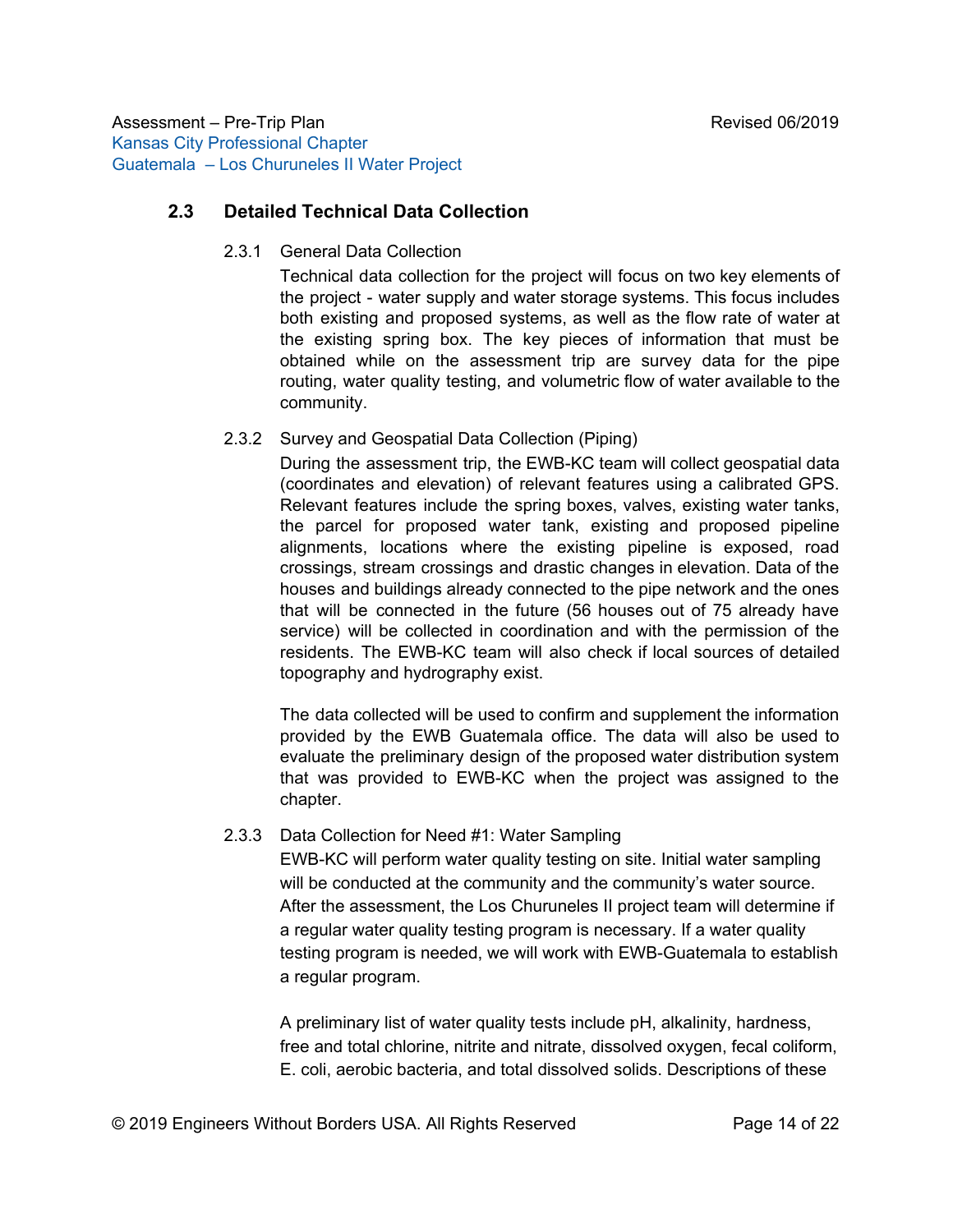water quality parameters and testing equipment are included below. Water quality standards and tolerances are shown below in Table 1.

- 1. pH is the measure of the acidity of the water and will be measured using test strips #2755250 and #2745650 from Hach.
- 2. Alkalinity is the ability to resist changes in pH and will be measured using Hach test strips #2755250 and #2744850.
- 3. Hardness is the concentration of metal ions, including calcium and magnesium. The hardness will be measured using test strips #2755250 and #2745250 from Hach.
- 4. Free and total chlorine measures the disinfection of treated waters. Free and total chlorine will be measured using the Hach test strip #2755250.
- 5. Nitrite and Nitrate are organic forms of Nitrogen and are byproducts of human and animal waste. These concentrations will be measured using the Hach test strip #2745425.
- 6. Dissolved Oxygen is the oxygen concentration in water. Dissolved Oxygen will be measured using the test strip #146900 from Hach.
- 7. Fecal coliform is a bacteria found in the intestines of humans and warm-blooded animals. Fecal coliform will be measured using the test kit #4-3616-UV from LaMotte.
- 8. E. coli is a bacteria found in the intestines of animals. E. Coli will be measured using the test kit #4-3616-UV from LaMotte.
- 9. Turbidity measures the clarity of water and will be measured using the LaMotte test kit #7519-01.
- 10. Aerobic bacteria is the measure of aerobic bacteria in the water. This bacteria will be measured using the test kit #2610910 from Hach.
- 11. Total Dissolved Solids (TDS) is a measure of the total organic and inorganic substances in a liquid. TDS will be measured using a low range tester from Hach #9531300.

| <b>Parameter</b> | <b>EWB Guidance</b> | <b>EPA Regulations</b> | <b>WHO Guidelines</b> |
|------------------|---------------------|------------------------|-----------------------|
| pH               | $6.5 - 8.5$         | $6.5 - 8.5$            | -                     |
| Alkalinity       |                     | -                      | 40-180 mg/L           |

#### Table 1: Water Quality Standards and Tolerances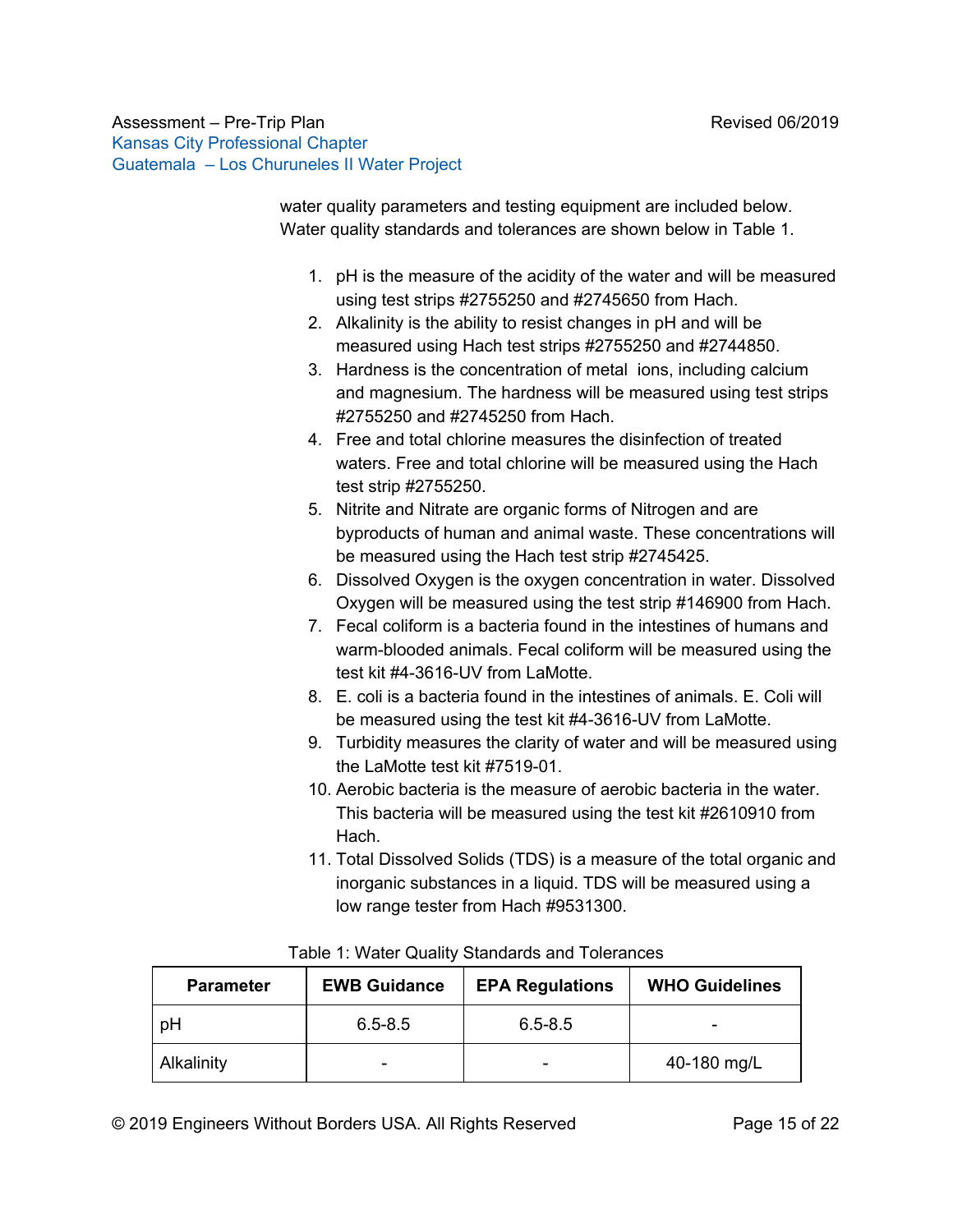| <b>Hardness</b>                  |             |          | 40-180 mg/L |  |  |  |  |
|----------------------------------|-------------|----------|-------------|--|--|--|--|
| Free and Total<br>Chlorine       | 4 mg/L      | $4$ mg/L | $5$ mg/L    |  |  |  |  |
| <b>Nitrite</b>                   | 1 mg/L      | 1 mg/L   | 3 mg/L      |  |  |  |  |
| <b>Nitrate</b>                   | 10 $mg/L$   | 10 mg/L  | 50 mg/L     |  |  |  |  |
| <b>Fecal Coliform</b>            | 0           | 0        | $\Omega$    |  |  |  |  |
| Escherichia Coli                 | $\mathbf 0$ | 0        | 0           |  |  |  |  |
| Turbidity                        | 5 NTU       |          | 4 NTU       |  |  |  |  |
| <b>Bacteria</b>                  | 0           |          |             |  |  |  |  |
| <b>Total Dissolved</b><br>Solids |             | 500 mg/L |             |  |  |  |  |
| Arsenic                          | $0.01$ mg/L | $0$ mg/L | $0.01$ mg/L |  |  |  |  |
| Lead                             |             | $0$ mg/L | $0.01$ mg/L |  |  |  |  |

On May 16, 2019, EWB-Guatemala conducted a water quality test of the current water system in Los Churuneles II. This water quality test included all of the EWB required parameters. However, some of the contaminants that were found in the water didn't pass standard regulations. The current water source tested positive for E. coli and total coliforms. Thus, the water might be contaminated with animal and human wastes. The amounts of Nitrite and Manganese found in the current water system didn't pass EPA and WHO regulations, respectively. EWB-KC will perform another water quality test in the community during the rainy season to compare the two results.

<span id="page-15-0"></span>2.3.4 Data Collection Need #2: Health Survey

During the assessment trip, the project team will ask community members the following questions in order to gain further information on the health of the community:

- What do people use for bathrooms and what is the approximate percentage of each? (flush toilets, pit latrines, neighboring fields, others).
- How do people dispose of their garbage?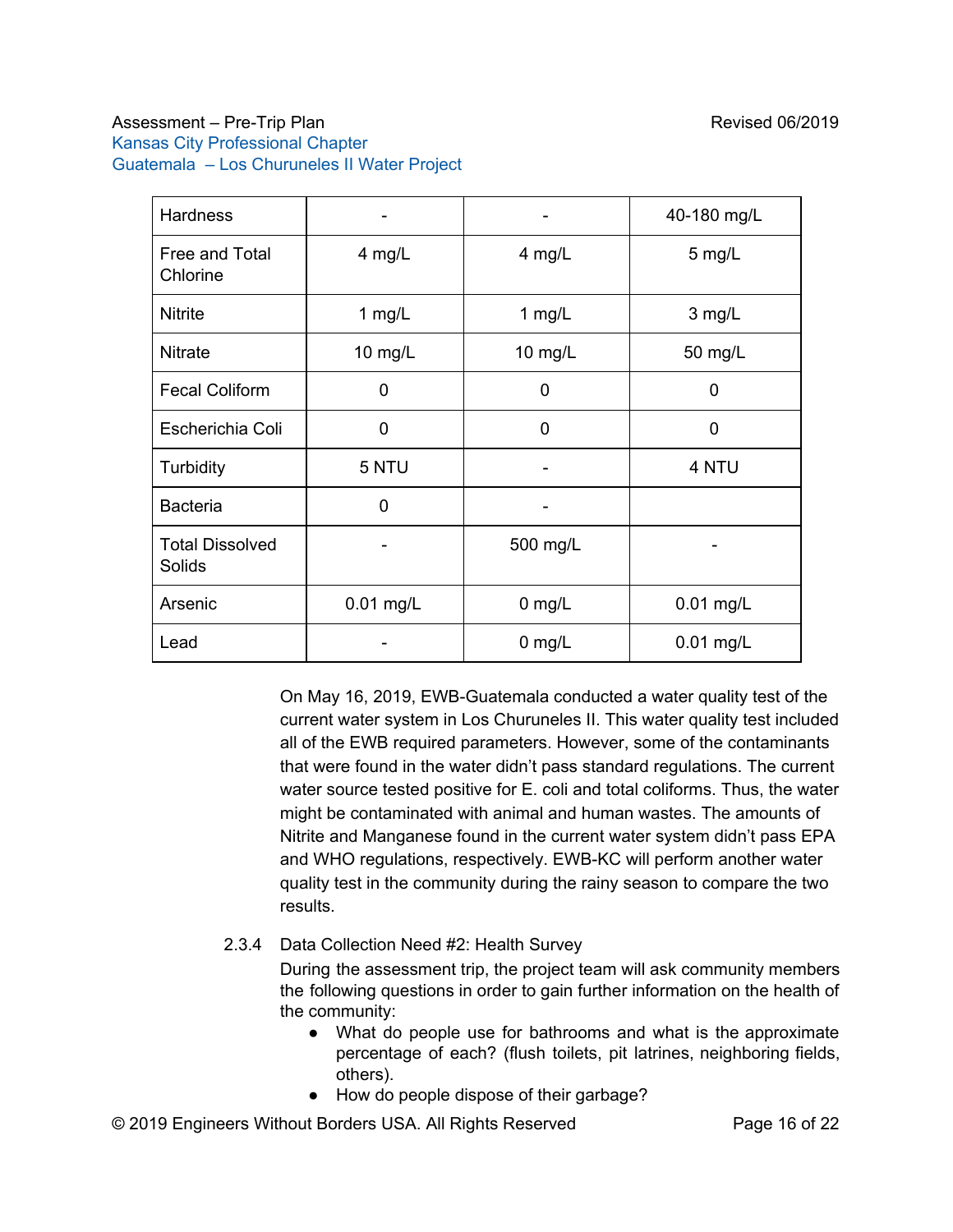- Are there community bathroom facilities? How many and where are they?
- What are the five most frequent injuries/illnesses that affect the community?
- Estimate the quantity/percentage of people affected each year?
- What do people think is the cause of this illness?
- Has your family experienced illness due to unclean water?
- Is there a difference between the overall health of men/women?
- What regular personal hygiene activities do community members do, and with what frequency? (Wash hands, brush teeth, bathe, etc.)
- What is daily water consumption?
- <span id="page-16-0"></span>2.3.5 Data Collection for Need #3: Source Survey

The current source of water for the community comes from two spring boxes. These spring boxes provide water for two other distribution systems other than the one delivering water to Los Churuneles II. During an assessment trip to the community on May 15, 2019, a date within the dry season, the EWB Guatemala office collected flow data at the existing storage tanks, one near the current water source and the second near the community houses. The inflow rates were measured at 0.710 liters/second (0.0251 cfs) at the tank closest to the source and 0.695 liters/second (0.0246 cfs) at the second tank. It is presumed that the loss in flow is due to small cracks in the first tank. Water levels in the tanks were measured to be at approximately 4 inches. It should also be noted that most of the water for all three systems was coming from only one spring box, possibly due to low seasonal flows.

During the assessment trip the EWB-KC team will take another set of flow measurements at the tanks to get an idea for a range of flows at a different time of the year. The team will also check water levels in the tanks and the spring boxes. It is planned to ask people from the community if the tanks ever fill and to what level, if they see plenty of water flowing into the tanks but little makes it to the community, and a general idea of how the source behaves throughout the year. The data will be used to determine if the current source is sufficient to provide for all three communities.

Other sources of water will be explored and the team will evaluate the feasibility of their use and implementation. The EWB-KC team will ask the community if there are other streams they would consider using and take flow measurements as necessary. Ideally, a new source would be located near the community at a higher elevation to flow through gravity only,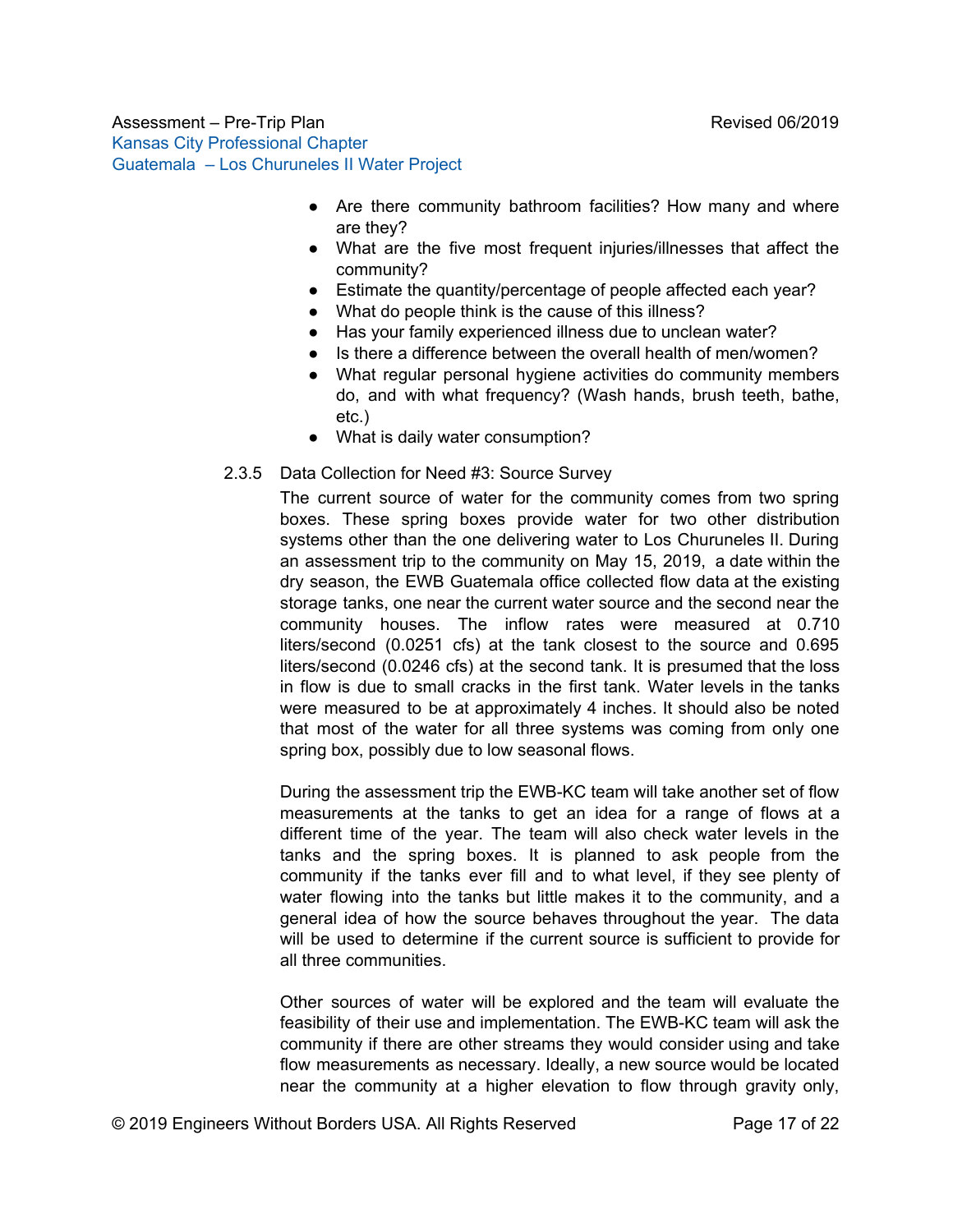> have sufficient and constant flow throughout the year and it would require minimal treatment. At the present time no other streams have been identified, so community input is necessary.

# <span id="page-17-1"></span><span id="page-17-0"></span>**2.4 Climate Change Data Collection**

2.4.1 Climate Change Questions:

During the assessment trip, the team will ask the following basic climate change questions in order to develop an understanding of whether climate change has affected the community:

- Has it gotten hotter or cooler in the last ten years?
- Has there been a change in your drinking water supply in the last ten years?
	- o If so, how?
- Have rainfall patterns changed in the last ten years?
	- o If so, how?
- Has the change in rain affected how you grow crops? o If so, how?
- Has drought impacted your community in the last ten years? o If so, how?
- Has a major storm(s) impacted your community in the last ten years?
	- $\circ$  If so, how?

# <span id="page-17-3"></span><span id="page-17-2"></span>**3.0 Schedule**

#### **3.1 Schedule overview**

The purpose of this trip will be to assess the current water situation in the village, evaluate the location for the proposed water tank, and familiarize ourselves with any aspects of the site that may cause design issues (i.e. difficulty transporting supplies, geographic concerns, etc.) so that we can implement solutions into our plan. We will also be connecting with the local community, and begin building the relationships necessary to make the project a success.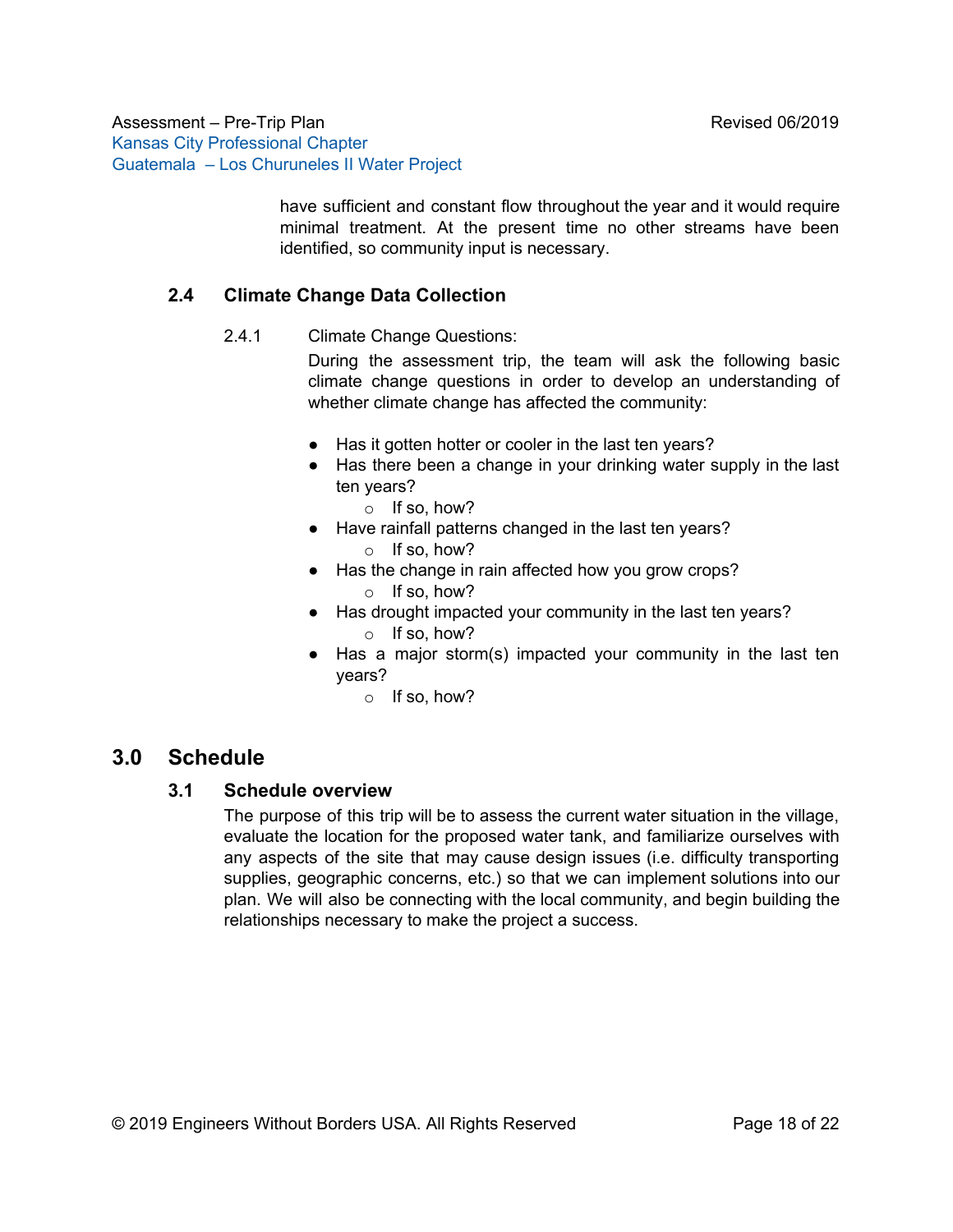|                | Task<br>Mode – Task Name                                                             | $\sqrt{ }$ Duration $\sqrt{ }$ Start |                         | $\overline{\phantom{a}}$ Finish | Sat Aug 24<br>12 AM | 12 PM | Sun Aug 25<br>12 AM | <b>12 PM</b> | Mon Aug 26<br>12 AM | 12 PM | Tue Aug 27<br>12 AM | <b>12 PM</b> | Wed Aug 28<br>12 AM | <b>12 PM</b> | Thu Aug 29<br>12 AM | 12 PM | Fri Aug 30<br>12 AM | <b>12 PM</b> | Sat Aug 31<br>12 AM | 12 PM |
|----------------|--------------------------------------------------------------------------------------|--------------------------------------|-------------------------|---------------------------------|---------------------|-------|---------------------|--------------|---------------------|-------|---------------------|--------------|---------------------|--------------|---------------------|-------|---------------------|--------------|---------------------|-------|
| 灼              |                                                                                      |                                      |                         |                                 |                     |       |                     |              |                     |       |                     |              |                     |              |                     |       |                     |              |                     |       |
|                | <b>General</b>                                                                       | 7 days                               | Sat 8/24/19 Sat 8/31/19 |                                 |                     |       |                     |              |                     |       |                     |              |                     |              |                     |       |                     |              |                     |       |
| ÷              | <b>Travel To</b>                                                                     | 1 day                                | Sat 8/24/19 Sat 8/24/19 |                                 |                     |       |                     |              |                     |       |                     |              |                     |              |                     |       |                     |              |                     |       |
|                | <b>Travel From</b>                                                                   | 1 day                                | Sat 8/31/19 Sat 8/31/19 |                                 |                     |       |                     |              |                     |       |                     |              |                     |              |                     |       |                     |              |                     |       |
|                | Community<br>Introductions                                                           | 1 <sub>day</sub>                     | Sun 8/25/19 Sun 8/25/19 |                                 |                     |       |                     |              |                     |       |                     |              |                     |              |                     |       |                     |              |                     |       |
|                | Community<br>Interviews                                                              | 5 days                               | Mon 8/26/19 Fri 8/30/19 |                                 |                     |       |                     |              |                     |       |                     |              |                     |              |                     |       |                     |              |                     |       |
|                |                                                                                      |                                      |                         |                                 |                     |       |                     |              |                     |       |                     |              |                     |              |                     |       |                     |              |                     |       |
|                | Source Assesment 5 days                                                              |                                      | Mon 8/26/19 Fri 8/30/19 |                                 |                     |       |                     |              |                     |       |                     |              |                     |              |                     |       |                     |              |                     |       |
|                | Verification of<br>Current Source<br>Feasibility                                     | 1 day                                | Mon 8/26/19 Mon 8/26/19 |                                 |                     |       |                     |              |                     |       |                     |              |                     |              |                     |       |                     |              |                     |       |
|                | Identification of<br>Other Potential<br>Sources                                      | 1 day                                | Tue 8/27/19 Tue 8/27/19 |                                 |                     |       |                     |              |                     |       |                     |              |                     |              |                     |       |                     |              |                     |       |
|                | Surrounding<br>Community Impact<br>Assessment                                        | 2 days                               | Wed 8/28/19 Thu 8/29/19 |                                 |                     |       |                     |              |                     |       |                     |              |                     |              |                     |       |                     |              |                     |       |
|                | <b>Transmisson</b><br><b>Assessment</b>                                              | 5 days                               | Mon 8/26/19 Fri 8/30/19 |                                 |                     |       |                     |              |                     |       |                     |              |                     |              |                     |       |                     |              |                     |       |
|                | Verify Pipe Flow<br>Rate                                                             | 1 day                                |                         | Mon 8/26/19 Mon 8/26/19         |                     |       |                     |              |                     |       |                     |              |                     |              |                     |       |                     |              |                     |       |
|                | <b>Assess Existing</b><br>Pipes for Damage                                           | 2 days                               | Tue 8/27/19 Wed 8/28/19 |                                 |                     |       |                     |              |                     |       |                     |              |                     |              |                     |       |                     |              |                     |       |
|                | Determine Sections 2 days<br>of Salvagable Pipes<br><b>Those Needing</b><br>Replaced |                                      | Thu 8/29/19 Fri 8/30/19 |                                 |                     |       |                     |              |                     |       |                     |              |                     |              |                     |       |                     |              |                     |       |
|                | Assess Feasibilty of 1 day<br><b>Entirely New Piping</b><br>System                   |                                      | Mon 8/26/19 Mon 8/26/19 |                                 |                     |       |                     |              |                     |       |                     |              |                     |              |                     |       |                     |              |                     |       |
|                | <b>Storage</b><br>Assessment                                                         | 5 days                               |                         | Mon 8/26/19 Fri 8/30/19         |                     |       |                     |              |                     |       |                     |              |                     |              |                     |       |                     |              |                     |       |
|                | <b>Inspect Existing</b><br>Tank                                                      | 1 day                                |                         | Mon 8/26/19 Mon 8/26/19         |                     |       |                     |              |                     |       |                     |              |                     |              |                     |       |                     |              |                     |       |
|                | Determine the<br>Purpose of Tank<br>Two                                              | 1 day                                |                         | Tue 8/27/19 Tue 8/27/19         |                     |       |                     |              |                     |       |                     |              |                     |              |                     |       |                     |              |                     |       |
|                | <b>Identify Best</b><br>Location for New<br>Tanks                                    | 2 days                               |                         | Wed 8/28/19 Thu 8/29/19         |                     |       |                     |              |                     |       |                     |              |                     |              |                     |       |                     |              |                     |       |
|                | Assess Impact of<br><b>Tank Construction</b><br>on Surrounding<br>Communities        | 1 day                                |                         | Thu 8/29/19 Thu 8/29/19         |                     |       |                     |              |                     |       |                     |              |                     |              |                     |       |                     |              |                     |       |
| $\mathbf{x}_2$ |                                                                                      |                                      |                         |                                 |                     |       |                     |              |                     |       |                     |              |                     |              |                     |       |                     |              |                     |       |
| ٠              | <b>Treatment</b><br><b>Assessment</b>                                                | 5 days                               |                         | - Mon 8/26/19 Fri 8/30/19       |                     |       |                     |              |                     |       |                     |              |                     |              |                     |       |                     |              |                     |       |
|                | Determine Existing<br>Treatment (if any)                                             | 1 day                                |                         | Mon 8/26/19 Mon 8/26/19         |                     |       |                     |              |                     |       |                     |              |                     |              |                     |       |                     |              |                     |       |
|                | <b>Assess Treatment</b><br><b>Alternatives Based</b><br>on Feasibility               | 1 day                                |                         | Mon 8/26/19 Mon 8/26/19         |                     |       |                     |              |                     |       |                     |              |                     |              |                     |       |                     |              |                     |       |
|                | Test Existing Source 2 days<br>Water Quality                                         |                                      |                         | Tue 8/27/19 Wed 8/28/19         |                     |       |                     |              |                     |       |                     |              |                     |              |                     |       |                     |              |                     |       |
|                | Test Water Piping 2 days<br><b>Water Quality</b>                                     |                                      |                         | Thu 8/29/19 Fri 8/30/19         |                     |       |                     |              |                     |       |                     |              |                     |              |                     |       |                     |              |                     |       |

# <span id="page-18-0"></span>**4.0 Go/No Go Decision**

The sections below outline the relevant considerations for the team's Go/No-Go decision process for the project.

- Guatemala-EWB Office & COCODE Relations
	- Go: EWB-KC is able to develop and maintain a strong relationship with both the EWB Guatemala office and COCODE. This includes regular communication throughout the program as well as receiving support leading up to and during travel to Guatemala. COCODE's relationship with Los Churuneles II is strong and includes frequent visits to the community to assist with program planning and organization.
	- No Go: The EWB Guatemala office and COCODE are unable to provide support in the planning and execution of the projects. COCODE is unable to answer questions relevant to the success of the program.
- Safety of Area of Travel

© 2019 Engineers Without Borders USA. All Rights Reserved Page 19 of 22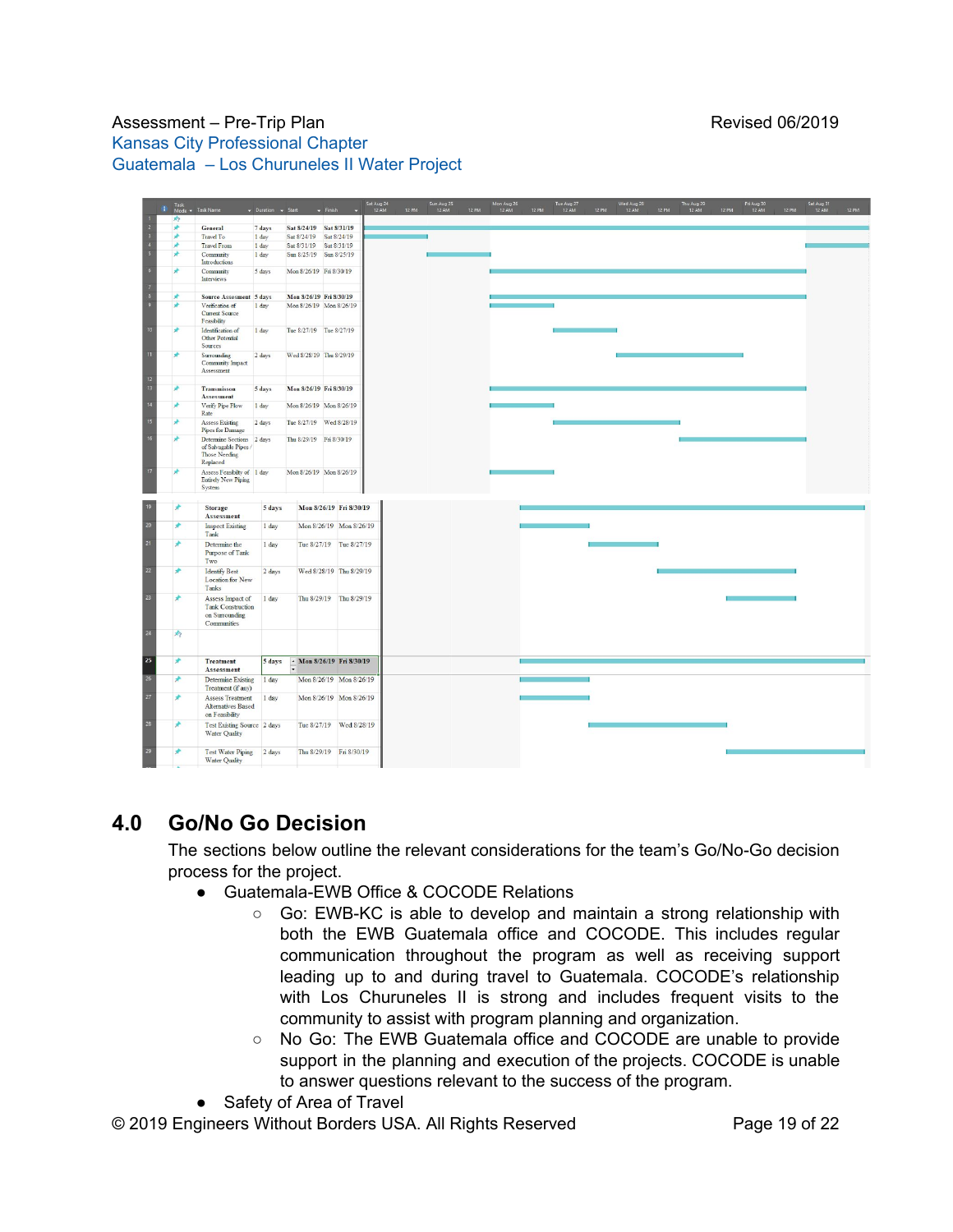- Go: The US State Department recognizes that the area of travel is safe for travel, and no area visited is on any sort of Do Not Travel list. Additionally, EWB-KC and the EWB Guatemala office review the area and deem it to be safe for travel.
- No Go: Guatemala and/or the Los Churuneles II community are deemed unsafe for travel by the US State Department, the EWB Guatemala office, or EWB-KC.
- Commitment of the Community
	- $\circ$  Go: Los Churuneles II shows in meaningful ways that it is committed to the program and is willing to contribute 5% of the funding required for projects. The community is willing and able to assist in the construction of the projects as well as provide the necessary care to maintain them.
	- No Go: Los Churuneles II is not supportive of the projects' success and its not interested or willing to maintain the projects after implementation. The community is unable to financially support the project or assist with labor in building the projects.
- Feasibility of the project
	- Go: There is a sufficient water supply in the area such that building a storage tank is a reasonable design. The construction of such a storage tank and associated distribution pipeline doesn't prevent access to water for other neighboring communities.
	- $\circ$  No Go: There is not sufficient water supply in the area. The construction of a storage tank and distribution line will result in neighboring communities not having sufficient water access.

#### <span id="page-19-0"></span>**4.1 Other Factors Contributing to or Hindering Development**

Local support will come largely from the EWB-Guatemala office, who will assist in making preliminary study visits to the community before EWB-KC travels to the site and will serve as the primary point of contact with the community. A natural factor that could hinder progress towards the project goal is the weather. During the rainy season, roads to access the community can become flooded. This will be monitored closely with the help of the EWB-Guatemala office in the days and weeks leading up to travel. Other natural disasters, such as fires or earthquakes, would also hinder the project goals. Earthquakes are a relatively common occurrence in Guatemala, as it lies on the Motagua and Chixoy-Polochic fault complex. An analysis of this impact will be conducted through interviews with the community and research regarding recent seismic activity within the region.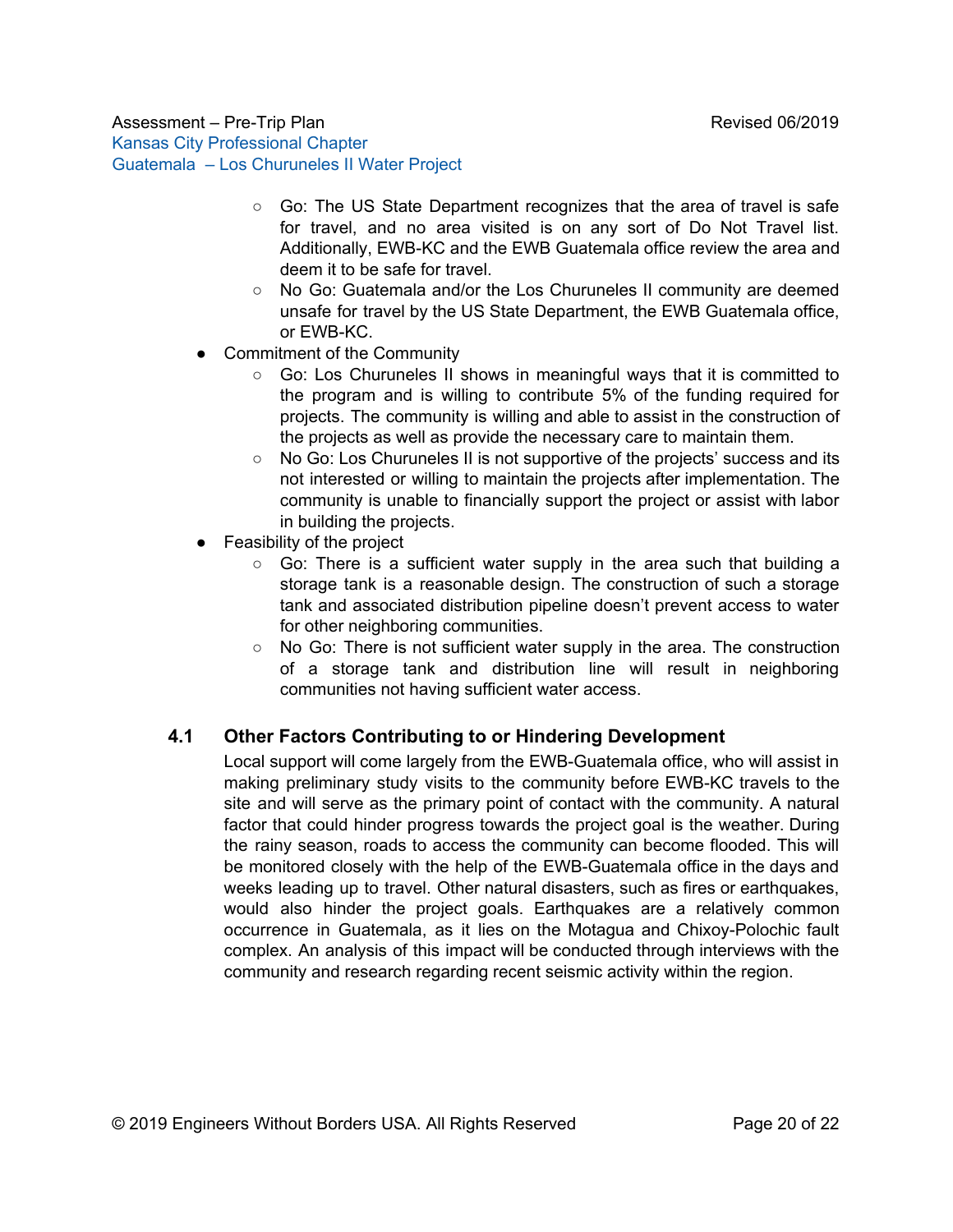# <span id="page-20-1"></span><span id="page-20-0"></span>**5.0 Baseline Monitoring Data Collection**

# **5.1 Baseline Data**

Baseline data for the water supply and distribution system project in Los Churuneles II will be gathered in compliance with the International Community Program's Planning, Monitoring, Evaluation and Learning (PMEL) program during the assessment trip. Answers to PMEL questions (Attachment D) will be sought during the assessment trip through conversations with stakeholders, collection of engineering data, and community surveys. This information will be updated throughout the life of the project to EWB standards for project impact reporting. Preliminary dry season data was gathered by the EWB Guatemala office during their trip to the community in May 2019.

During the assessment trip, the team will gather engineering data and information from the community. The local EWB Guatemala office will also be relied upon to provide any baseline data they possess. The chapter may need to train the community to complete some PMEL activities when the chapter is not in the community (i.e. water quantity information in the rainy or dry season).

# <span id="page-20-2"></span>**5.2 Beneficiary Analysis**

While on the trip the chapter will evaluate if the beneficiaries reported are in line with the reporting standards for ICP project beneficiary procedures. The beneficiaries for the project are the residents of Los Churuneles II. The project team will attempt to quantify the number of beneficiaries via community surveys and communication with the local development organization COCODE. The preliminary information provided by the EWB Guatemala office indicates that there will be 300 direct beneficiaries of the project. The EWB-KC team will evaluate the validity of this number during the Assessment trip.

# <span id="page-20-3"></span>**6.0 List of Attachments**

<span id="page-20-6"></span><span id="page-20-5"></span><span id="page-20-4"></span>*Attachment A: Drawing Package Attachment B: Data from Previous Assessment trip (if Applicable) Attachment C: Partnership Agreement Attachment D: Monitoring Questions*

#### **Section 6.0 List of Attachments:**

● Drawing Package; include at a minimum a plan view drawing of the site with an aerial of the whole community and zoomed in plan view figures of all potential project locations. This article shows one method on how to prepare a preliminary CADD layout. [https://ewb-usa.force.com/VolunteerVillage/s/article/Preparing-a-Preliminary-CAD-Layou](https://ewb-usa.force.com/VolunteerVillage/s/article/Preparing-a-Preliminary-CAD-Layout) [t](https://ewb-usa.force.com/VolunteerVillage/s/article/Preparing-a-Preliminary-CAD-Layout)